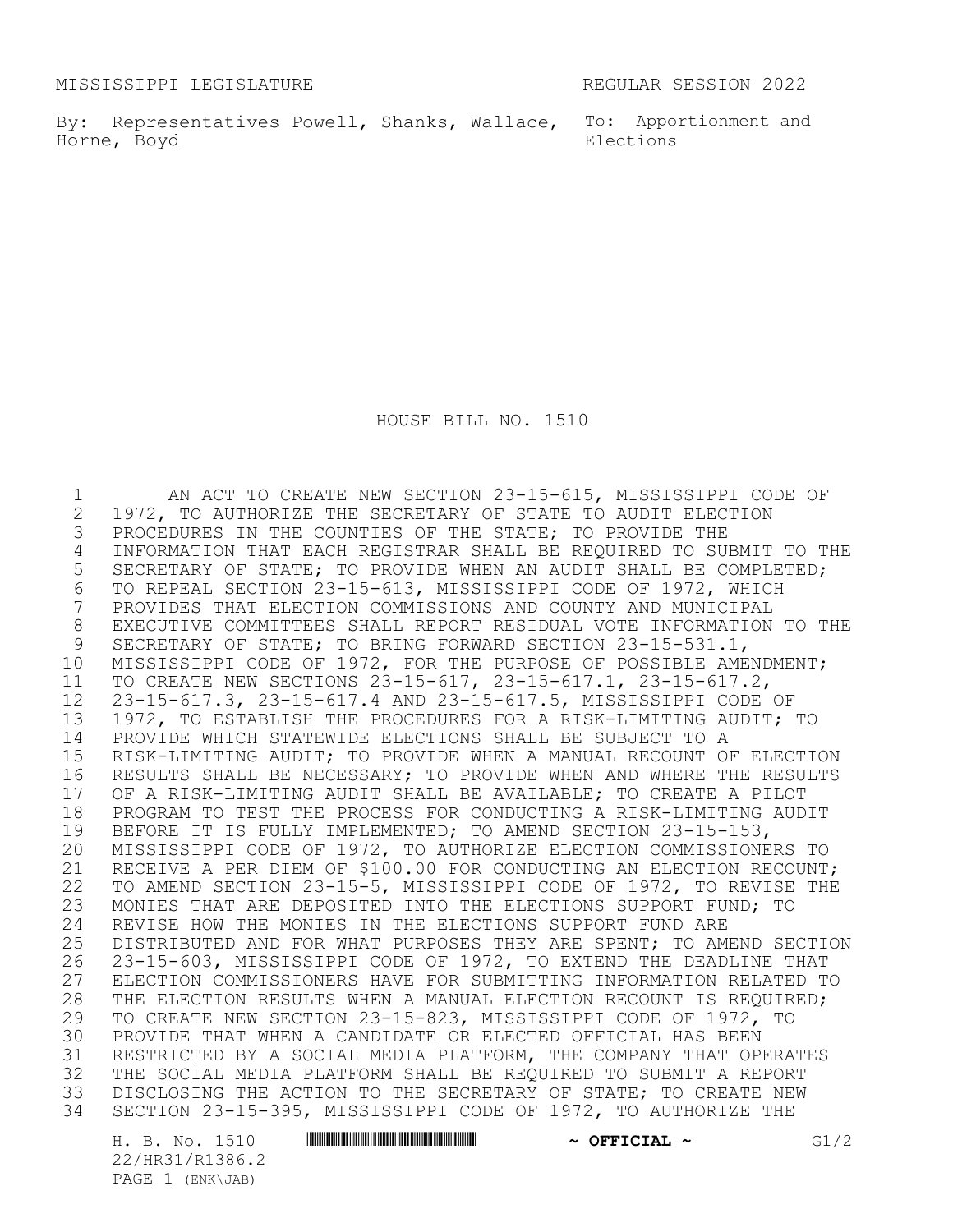SECRETARY OF STATE TO PROMULGATE RULES AND REGULATIONS FOR THE REVIEW, CERTIFICATION AND DECERTIFICATION AND IMPLEMENTATION OF ALL VOTING SYSTEMS; TO AMEND SECTION 23-15-15, MISSISSIPPI CODE OF 1972, TO PROVIDE THAT THE STATEWIDE ELECTIONS MANAGEMENT SYSTEM SHALL BE COMPARED TO CERTAIN IDENTIFICATION DATABASES TO ENSURE NON-UNITED STATES CITIZENS ARE NOT REGISTERED TO VOTE; TO PROVIDE THE NOTIFICATION REQUIRED WHEN A NON-UNITED STATES CITIZEN IS 42 FOUND TO BE REGISTERED TO VOTE; TO PROVIDE THE DOCUMENTATION THAT MUST BE SUBMITTED AS PROOF OF CITIZENSHIP; TO AMEND SECTION 23-15-165, MISSISSIPPI CODE OF 1972, TO CONFORM TO THE PRECEDING SECTION; TO CREATE NEW SECTION 23-15-152, MISSISSIPPI CODE OF 1972, TO PROVIDE THAT AN ELECTOR WHO FAILS TO RESPOND TO A CONFIRMATION NOTICE AND WHO FAILS TO VOTE DURING A CERTAIN PERIOD OF TIME SHALL BE PURGED FROM THE STATEWIDE ELECTIONS MANAGEMENT SYSTEM; TO PROVIDE DEFINITIONS FOR "CONFIRMATION NOTICE" AND "FAILS TO RESPOND TO THE CONFIRMATION NOTICE"; TO PROVIDE THOSE REGISTERED VOTERS WHO SHALL RECEIVE CONFIRMATION NOTICES; TO PROVIDE THAT A REGISTERED VOTER WHO IS MAILED A CONFIRMATION NOTICE SHALL BE PLACED ON INACTIVE STATUS IN THE STATEWIDE ELECTIONS MANAGEMENT SYSTEM BUT SHALL BE ABLE TO VOTE BY AFFIDAVIT BALLOT; TO PROVIDE THE TIME FOR REMOVAL OF VOTER REGISTRATION RECORDS; TO PROVIDE FOR THE RETENTION OF REMOVED VOTER REGISTRATION RECORDS; TO AMEND SECTION 23-15-125, MISSISSIPPI CODE OF 1972, TO CONFORM TO THE PRECEDING SECTION; AND FOR RELATED PURPOSES.

 BE IT ENACTED BY THE LEGISLATURE OF THE STATE OF MISSISSIPPI: **SECTION 1.** The following shall be codified as Section 23-15-615, Mississippi Code of 1972:

 23-15-615. (1) The Secretary of State shall be authorized to audit election procedures in the counties of this state. The Secretary of State may, in order to fulfill the requirements of this section, enter into an agreement with a third-party for the conduction of a post-election audit. (2) The registrar of each county shall, within ten (10) days after a primary, general or special election, submit to the Secretary of State the following information: (a) The total number of voters marked as VOTED in the

72 pollbook of each precinct in the county;

H. B. No. 1510 **HRING AND AND ALL AND A OFFICIAL ~** 22/HR31/R1386.2 PAGE 2 (ENK\JAB)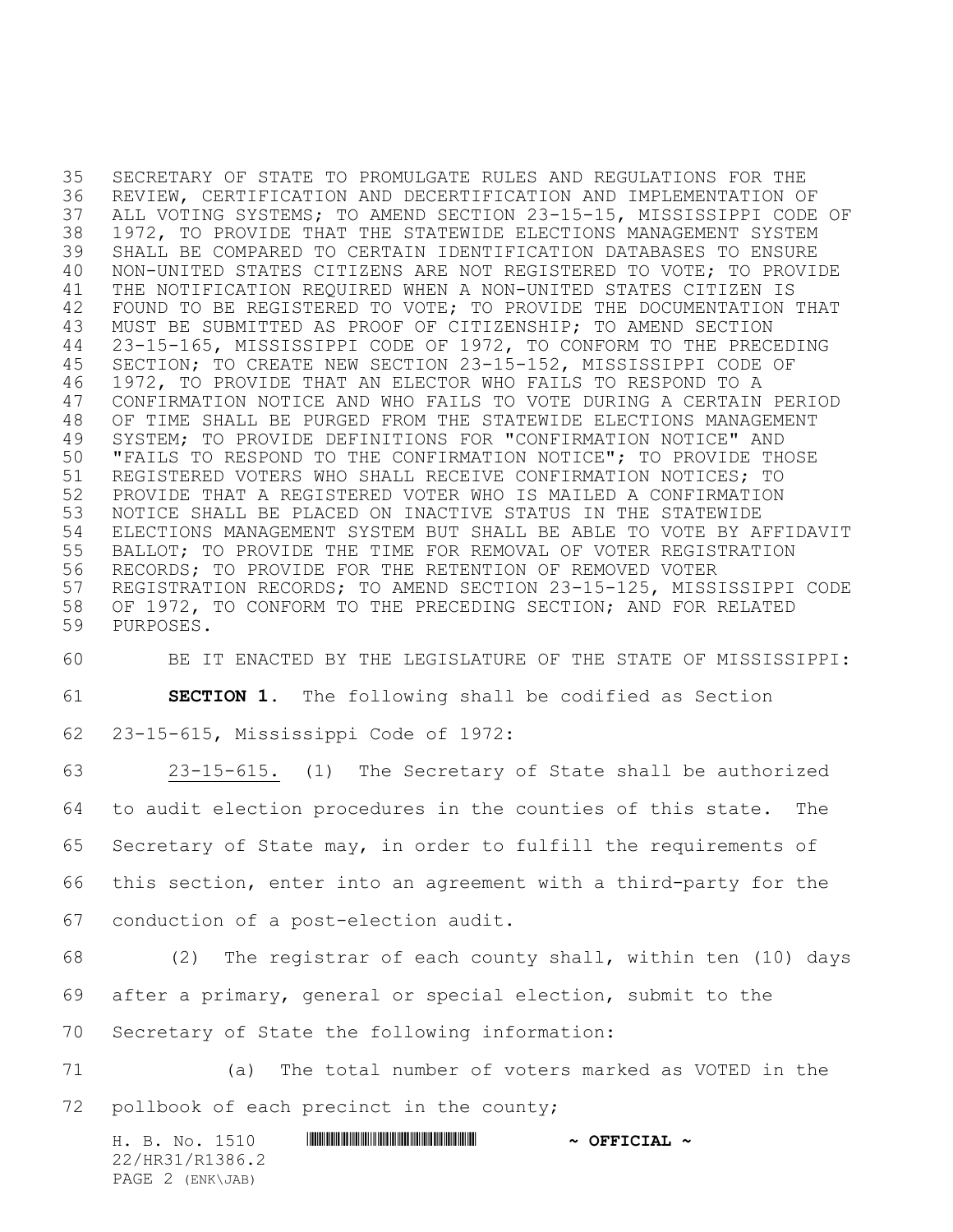H. B. No. 1510 \*HR31/R1386.2\* **~ OFFICIAL ~** (b) The sum of the total number of voters who signed the receipt book at the polling place on election day and the total number of voters who cast an absentee ballot; (c) The total number of ballots received by the poll managers from local election officials; (d) The sum of the total number of paper ballots voted on election day, the number of unused ballots and the number of spoiled ballots; 81 (e) The total number of electronic ballots cast; and 82 (f) The total number of ballots cast. (3) If a discrepancy meets or exceeds the threshold set forth in subsection (4), the Secretary of State may conduct an audit in that county. (4) A discrepancy occurs if the difference between the reported totals in subsection (2) meets or exceeds: 88 (a) One (1), if the total number of total votes cast in 89 a precinct is not more than twenty (20). (b) Two (2), if the total number of total votes cast in a precinct is: 92 (i) More than twenty (20); but 93 (ii) Not more than forty (40). (c) Three (3), if the total number of total votes cast in a precinct is: 96 (i) More than forty (40); but 97 (ii) Not more than sixty (60).

22/HR31/R1386.2 PAGE 3 (ENK\JAB)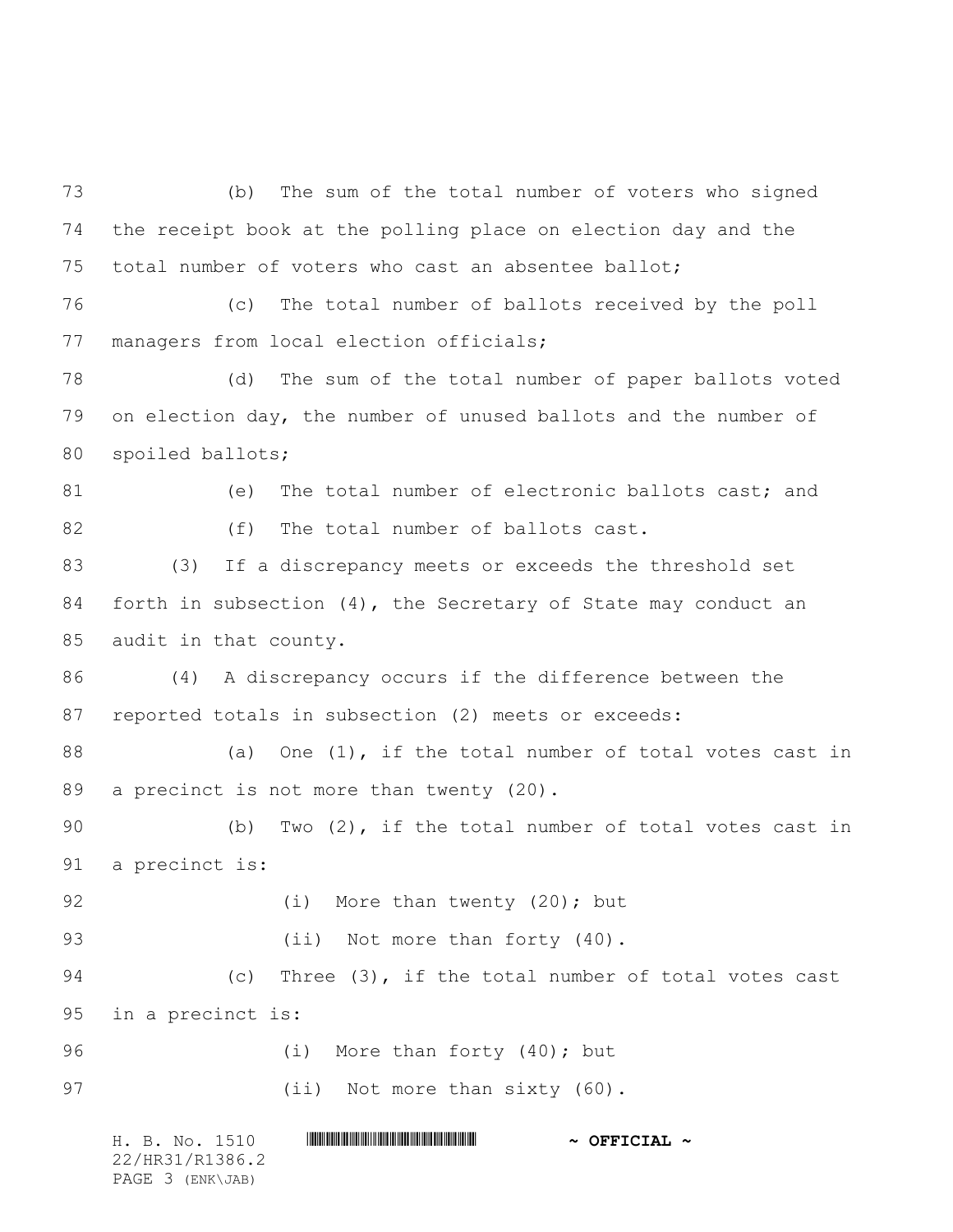(d) Four (4), if the total number of total votes cast in a precinct is:

100 (i) More than sixty (60); but

101 (ii) Not more than eighty (80).

 (e) Three percent (3%) of the total number of total votes cast, rounded up to the nearest whole number, if the total number of votes cast in a precinct is:

105 (i) More than eighty (80); but

(ii) Not more than five hundred (500).

107 (f) Fifteen (15), if the total number of total votes cast in a precinct is more than five hundred (500).

 (5) The Secretary of State shall randomly select and audit each county over a four-year period. The audit shall not begin more than thirty (30) days before and not later than ninety (90) days after the regularly scheduled general or special election. No county shall be selected for audit if that county has been audited in the last four (4) years unless an audit is triggered pursuant to subsection (2) of this section. The Secretary of State shall select the precinct(s) to be audited in each county. (6) The Secretary of State shall not conduct an audit under this section at any precinct where an election occurred and that election is being challenged as provided in Sections 23-15-927, 23-15-951 or 23-15-955. Any documents, materials, notes or communications used to prepare the reports required in subsection (7) of this section shall be exempt from and shall not be subject

H. B. No. 1510 **. WALLET AND A SEPT ALL AND A SEPT CIAL ~** 22/HR31/R1386.2 PAGE 4 (ENK\JAB)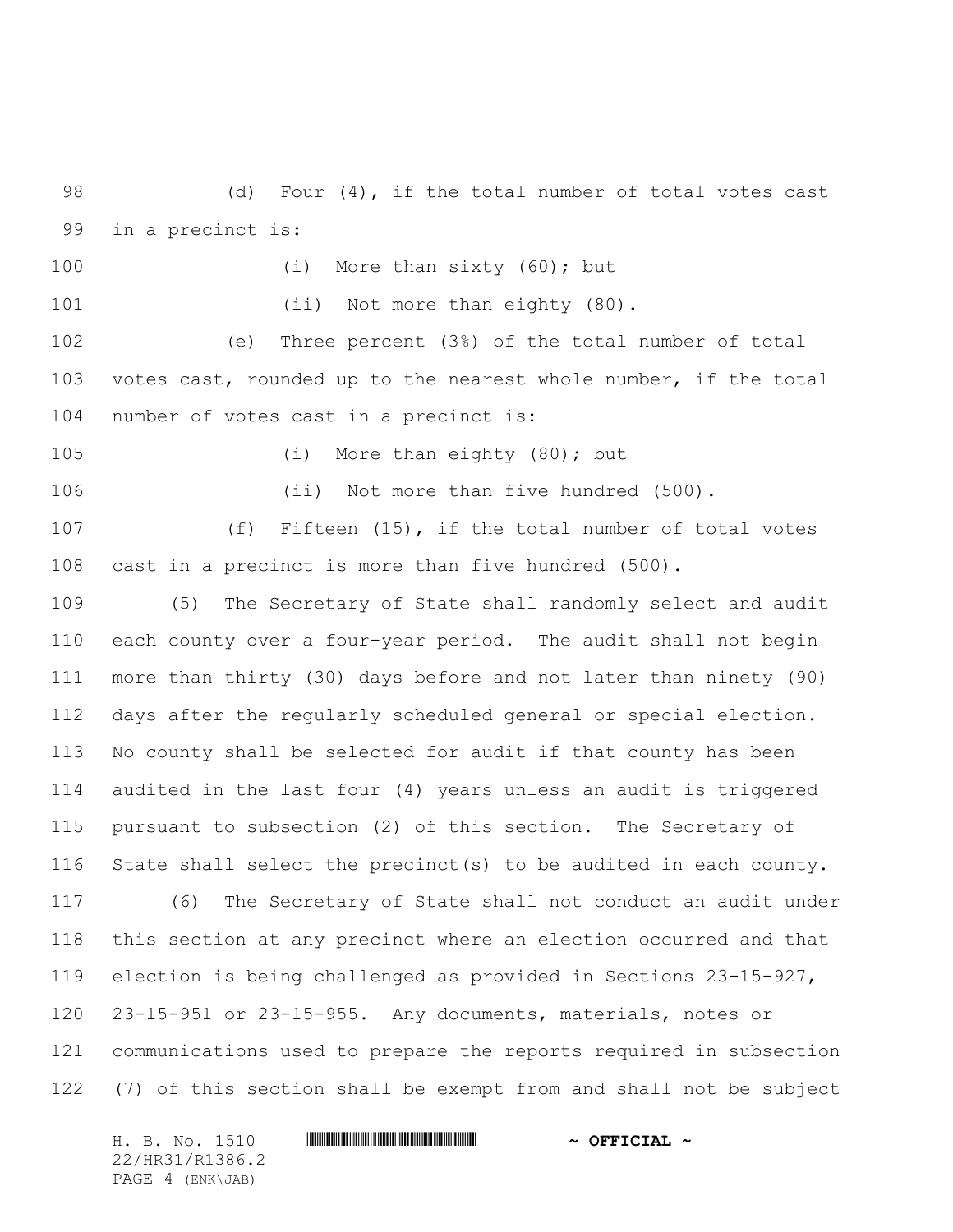to inspection, examination, copying or reproduction under the Mississippi Public Records Act of 1983.

 (7) (a) Not later than one hundred twenty (120) days after 126 the date of the election that the Secretary of State is auditing, the Secretary of State shall post a report of any completed audit on the official website of the Secretary of State. The registrar of the affected county may post the results of the completed audit 130 on the official website of the county.

 (b) Not later than one hundred fifty (150) days after the election, the Secretary of State shall submit a report to the Governor, Lieutenant Governor and Speaker of the House of Representatives analyzing the reports required to be filed pursuant to subsection (2) of this section.

 (c) If, while conducting an audit, the Secretary of 137 State determines that more time is needed to complete the audit, he or she may certify that such need exists and post the certification to the website of the Secretary of State.

 (8) The Secretary of State shall promulgate any rules and regulations as necessary to effectuate the provisions of this section.

 **SECTION 2.** Section 23-15-613, Mississippi Code of 1972, which provides that election commissions and county and municipal executive committees shall report residual vote information to the Secretary of State, is repealed.

H. B. No. 1510 \*HR31/R1386.2\* **~ OFFICIAL ~** 22/HR31/R1386.2 PAGE 5 (ENK\JAB)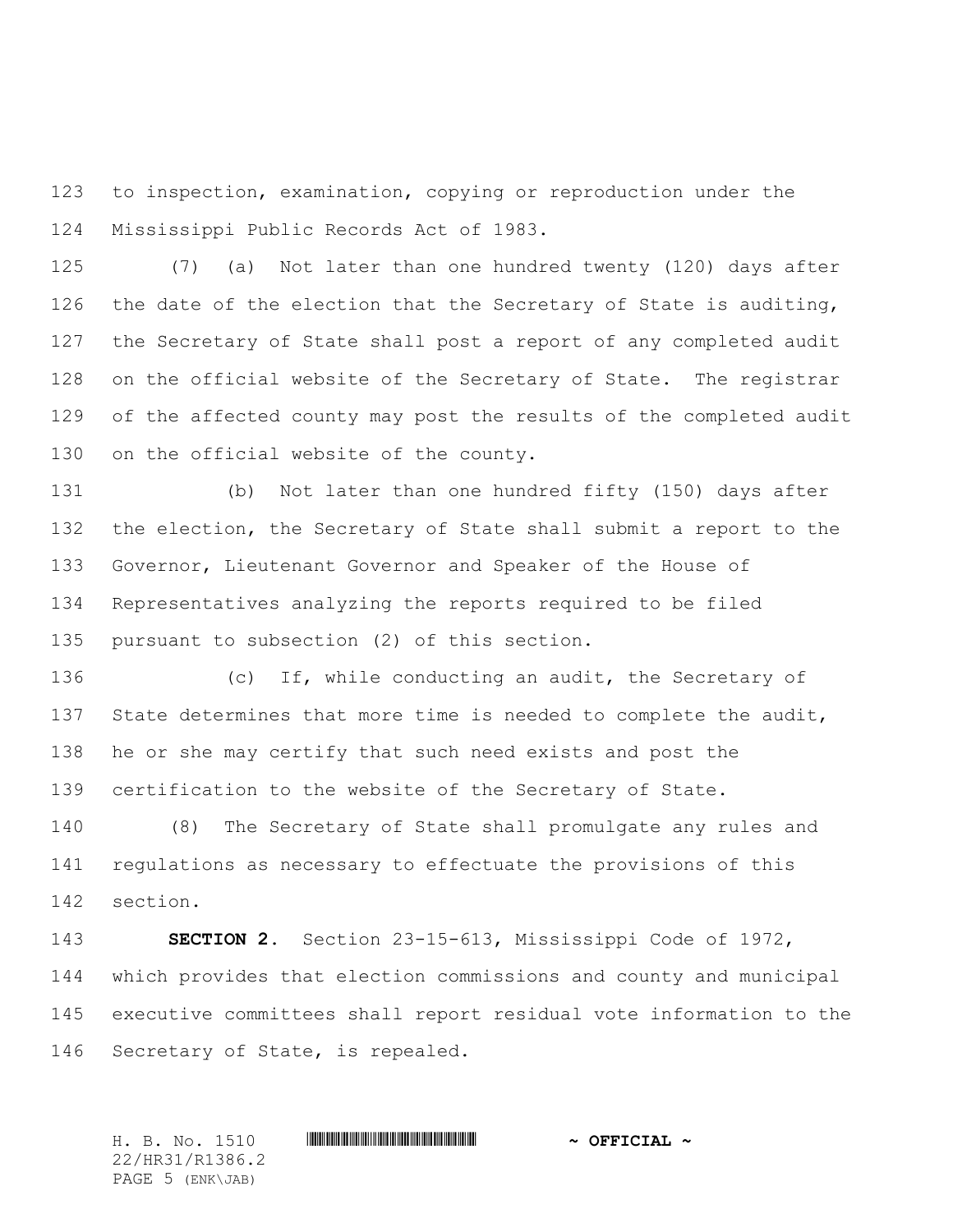**SECTION 3.** Section 23-15-531.1, Mississippi Code of 1972, is brought forward as follows:

 23-15-531.1. (1) The board of supervisors of each county and the governing authorities of each municipality are hereby authorized and empowered, in their discretion, to purchase or rent DRE units that meets the requirements of subsection (2) of this section and may use such system in all or a part of the precincts within its boundaries. The provisions of this chapter shall be controlling with respect to elections in which a DRE unit is used, and shall be liberally construed so as to carry out the purpose of this chapter. The provisions of the election law relating to the conduct of elections with paper ballots, insofar as they are applicable, shall apply.

 (2) No DRE unit shall be acquired or used in accordance with this chapter unless it shall:

 (a) Permit the voter to verify, in a private and independent manner, the votes selected by the voter on the ballot before the ballot is cast and counted;

 (b) Provide the voter with the opportunity, in a private and independent manner, to change the ballot or correct 167 any error before the ballot is cast and counted, including, but not limited to, the opportunity to correct the error through the issuance of a replacement ballot if the voter is otherwise unable 170 to change the ballot or correct any error;

H. B. No. 1510 \*HR31/R1386.2\* **~ OFFICIAL ~** 22/HR31/R1386.2 PAGE 6 (ENK\JAB)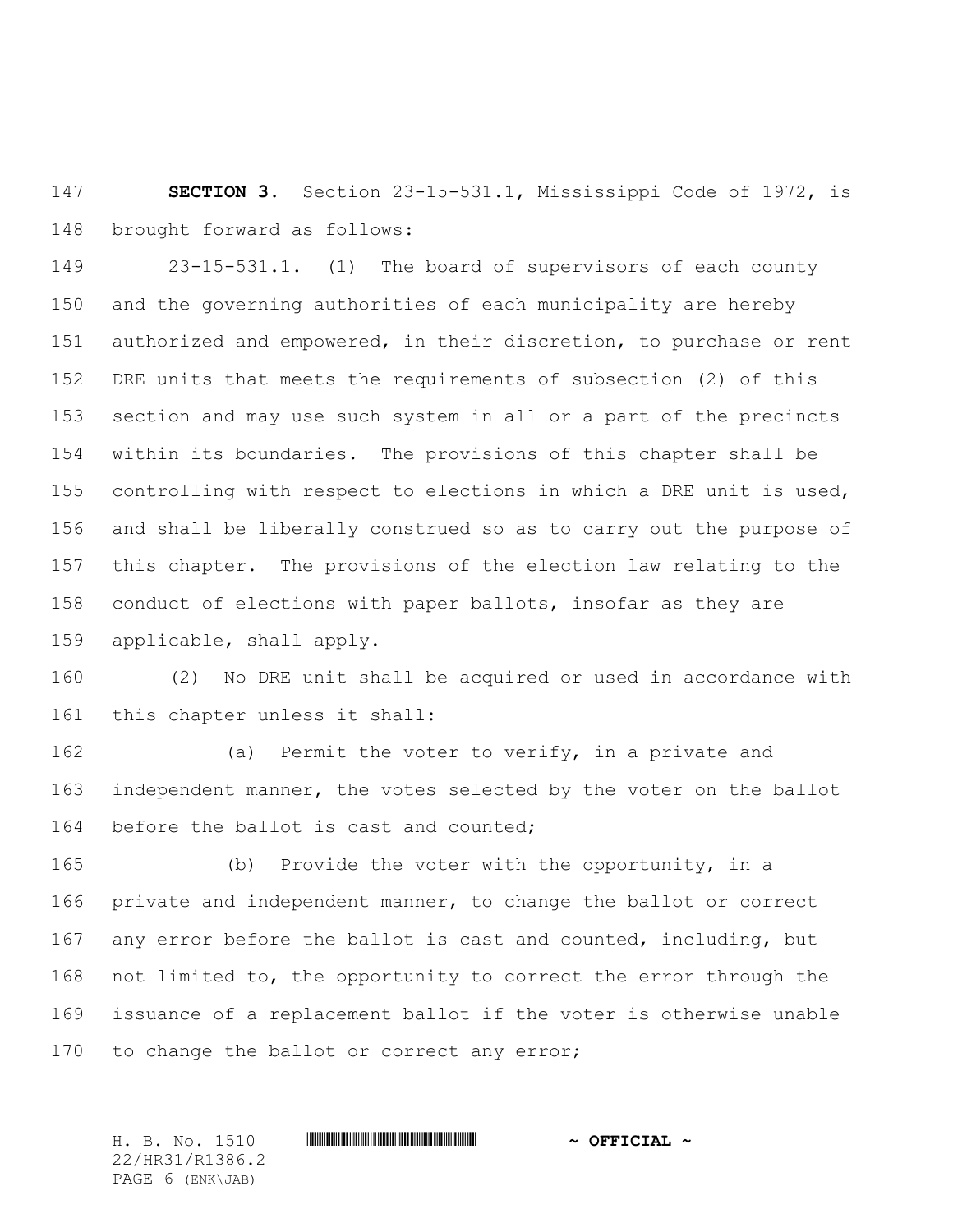(c) If the voter votes for more candidates for a single office than are eligible for election:

 (i) Notify the voter that he or she has selected more candidates for that office than are eligible for election;

 (ii) Notify the voter before his or her vote is cast and counted of the effect of casting multiple votes for such an office; and

 (iii) Provide the voter with the opportunity to 179 correct the ballot before the ballot is cast and counted;

 (d) Produce a permanent paper record with a manual audit capability;

 (e) Have the capability to print the ballots cast by electors;

 (f) Be accessible for individuals with disabilities, including, but not limited to, nonvisual accessibility for the blind and visually impaired, in a manner that provides the same opportunity for access and participation, including privacy and independence, as for other voters. This requirement may be satisfied through the use of at least one (1) DRE unit or other voting unit equipped for individuals with disabilities at each polling place;

 (g) Provide alternative language accessibility pursuant 193 to the requirements of the Voting Rights Act of 1965; and (h) Have a residual vote rate in counting ballots attributable to the voting system and not to voter error that

H. B. No. 1510 **. AND AND AN ADDED HIRST AND A SEPTICIAL**  $\sim$ 22/HR31/R1386.2 PAGE 7 (ENK\JAB)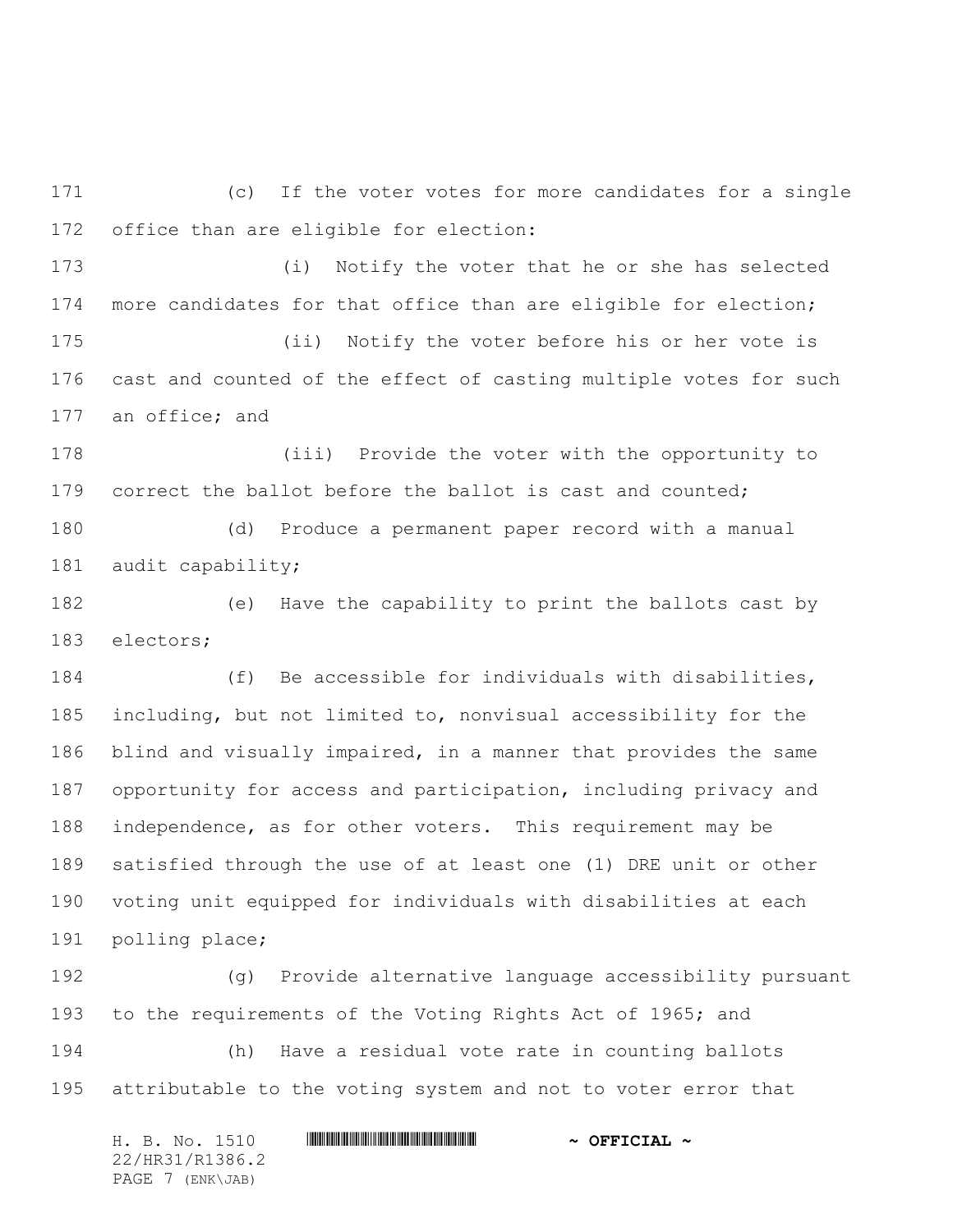complies with error rate standards established under the voting system standards issued by the Federal Election Commission in effect as of October 29, 2002.

 **SECTION 4.** The following shall be codified as Section 23-15-617, Mississippi Code of 1972:

 23-15-617. The provisions of Sections 23-15-617 through 23-15-617.5 shall apply to an election that:

 (a) Occurs from and after August 31, 2026, except as otherwise provided in Section 23-15-617.5;

 (b) Contains an elective office or measure that is voted on statewide; and

 (c) Uses an auditable voting system as described in Section 23-15-617.4.

 **SECTION 5.** The following shall be codified as Section 23-15-617.1, Mississippi Code of 1972:

 23-15-617.1. (1) Not later than twenty-four (24) hours after all of the ballots have been counted in an election, the election commissioners, in conjunction with the registrar, shall conduct a risk-limiting audit for a selected statewide elective office or measure.

 (2) The Secretary of State shall select, in accordance with 217 rules adopted by the secretary, the statewide elective office or measure to be audited.

22/HR31/R1386.2 PAGE 8 (ENK\JAB)

H. B. No. 1510 **. AND A REAL PHOTOGROUP \*** OFFICIAL  $\sim$  OFFICIAL  $\sim$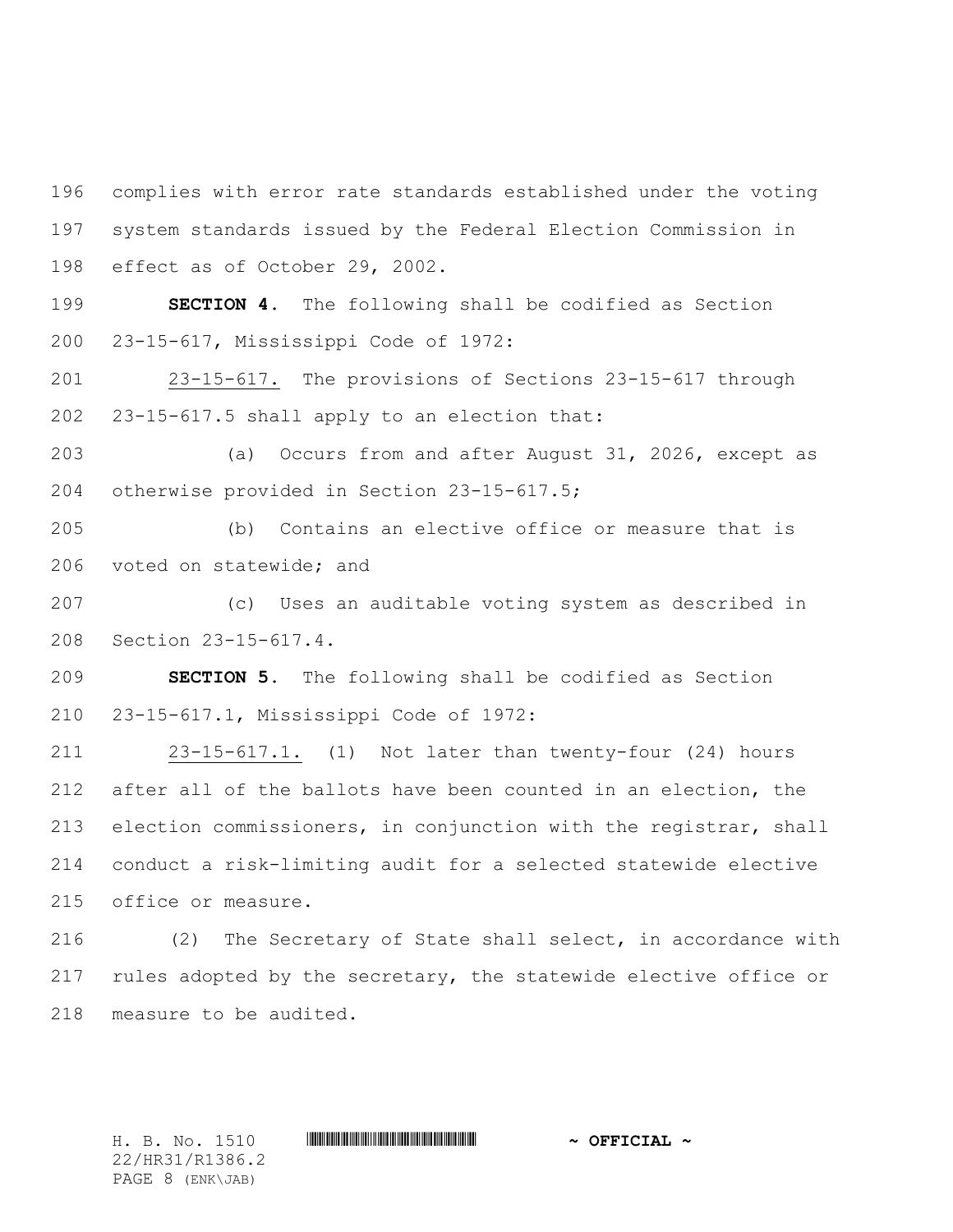(3) The election commissioners, in conjunction with the registrar, shall complete the audit before the certification of the election pursuant to Section 23-15-603.

 (4) If the results of the audit determine that the ballots cast in the election do not meet the risk-limiting threshold established as provided in Section 23-15-617.2, the election commissioners shall conduct a manual recount of the election. In the event the tabulation from the manual recount differs from that 227 of the tabulation reported from the auditable voting systems, the tabulation from the manual recount shall be the certified results.

 (5) The election commissioners, in conjunction with the registrar, shall publish notice of the date, time and location of 231 the audit in the county courthouse and on the county's website, if the county maintains a website. If the county does not maintain a website, such information shall be posted on the Secretary of State's website.

 (6) A credentialed poll watcher may be present for the audit if he or she is appointed by a candidate whose name appears on the ballot for the statewide elective office to be audited. A credentialed poll watcher shall present credentials to the election commissioners or registrar at the time he or she reports for service. The credentials must be in writing and must include any information also required by Section 23-15-577.

 (7) The Secretary of State may appoint personnel to assist with the audit, including appropriate voting system technicians or

H. B. No. 1510 **. WALLET AND A SEPT ALL AND A SEPT CIAL ~** 22/HR31/R1386.2 PAGE 9 (ENK\JAB)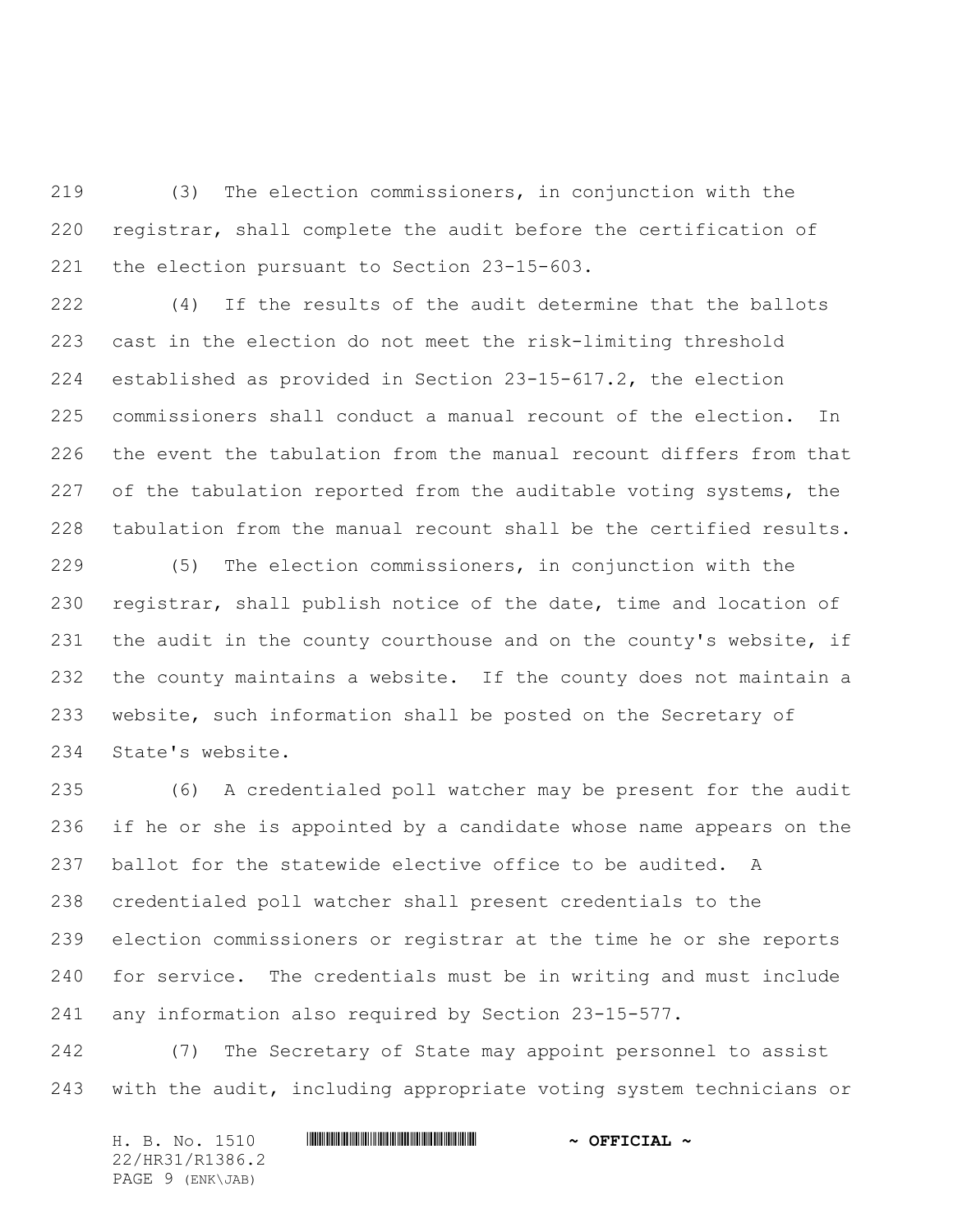representatives and persons who have assisted with the design and implementation of the audit.

 **SECTION 6.** The following shall be codified as Section 23-15-617.2, Mississippi Code of 1972:

 23-15-617.2. The Secretary of State shall adopt rules and regulations as necessary to effectuate the provisions of Sections 23-15-617 through 23-15-617.5. Such rules shall include a rule that requires the use of widely accepted statistical methods to calculate the number or percentage of paper records that must be counted in a risk-limiting audit as provided in Section 23-15-617.1.

 **SECTION 7.** The following shall be codified as Section 23-15-617.3, Mississippi Code of 1972:

 23-15-617.3. The results of a risk-limiting audit conducted under Section 23-15-617.1 shall be published on the Secretary of State's website not later than three (3) days after the audit is completed.

 **SECTION 8.** The following shall be codified as Section 23-15-617.4, Mississippi Code of 1972:

 23-15-617.4. (1) As used in Sections 23-15-617 through 23-15-617.5, "auditable voting system" means a voting system that: (a) Uses, creates or displays a paper record that may 266 be read by the voter; and

 (b) Is not capable of being connected to the Internet or any other computer network or electronic device.

H. B. No. 1510 **. AND AND AN ADDED HIRST AND A SEPTICIAL**  $\sim$ 22/HR31/R1386.2 PAGE 10 (ENK\JAB)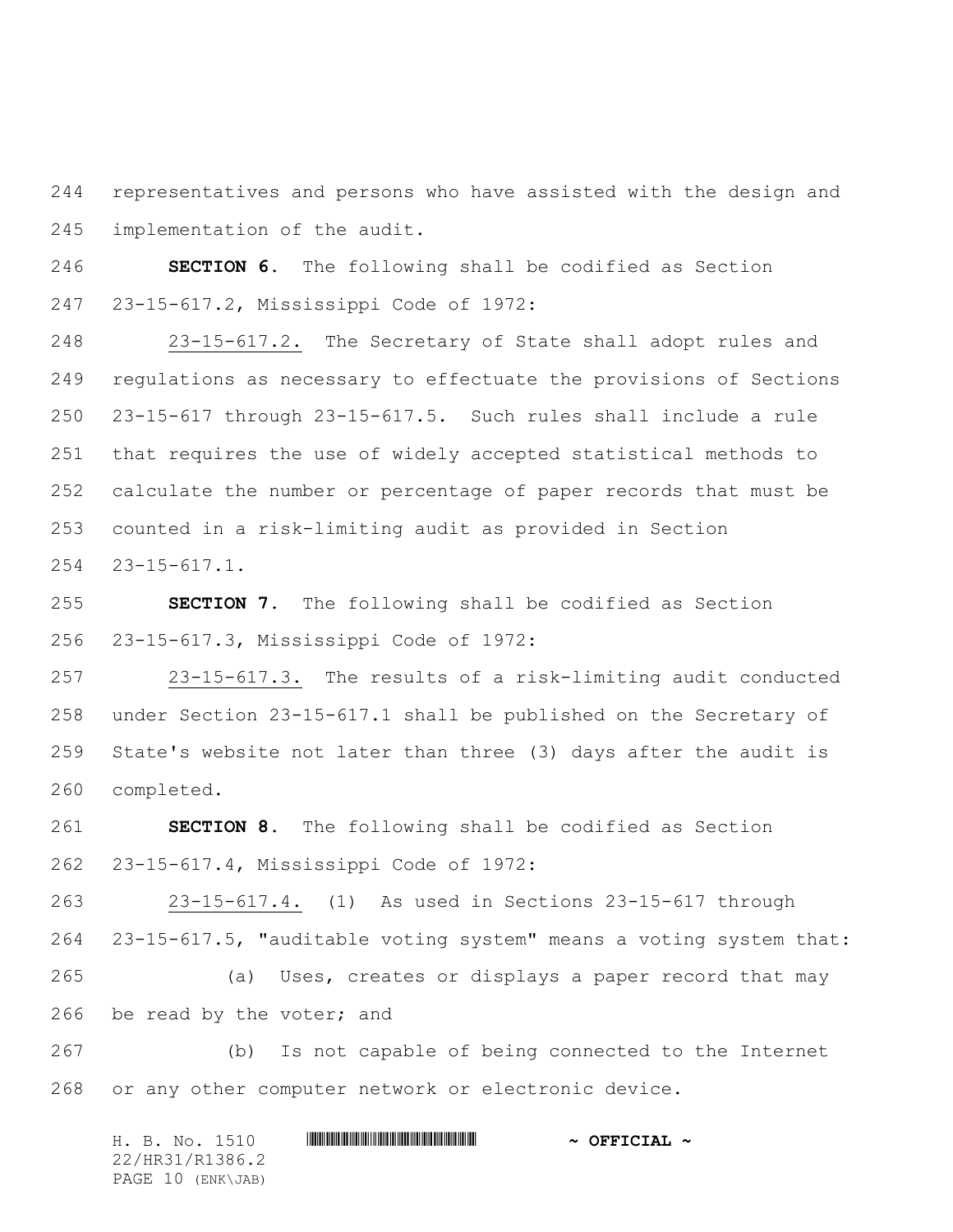(2) The electronic vote is the official record of the vote cast if a risk-limiting audit conducted under Section 23-15-617.1 produces strong evidence that the reported outcome of the election matches the results that a full counting of the paper records would reveal.

 (3) The paper record is the official record of the vote cast if a risk-limiting audit conducted under Section 23-15-617.1 fails to produce strong evidence that the reported outcome of the election matches the results that a full counting of the paper records would reveal.

 **SECTION 9.** The following shall be codified as Section 23-15-617.5, Mississippi Code of 1972:

 23-15-617.5. (1) Notwithstanding the provisions of Section 23-15-617(a), the Secretary of State shall conduct a pilot program, beginning with the election that occurs on November 8, 2022, of the risk-limiting audit program created under Sections 23-15-617 through 23-15-617.5.

 (2) The Secretary of State shall select at least five (5) counties to participate in the pilot program.

 (3) After each election conducted under the pilot program, the Secretary of State shall send a detailed report to the Governor, Lieutenant Governor, Speaker of the House of Representatives, Chair of the Senate Elections Committee and Chair of the House Committee on Apportionment and Elections. The report shall evaluate the success of the program and make a

H. B. No. 1510 **. AND A REAL PHOTOGROUP \*** OFFICIAL  $\sim$  OFFICIAL  $\sim$ 22/HR31/R1386.2 PAGE 11 (ENK\JAB)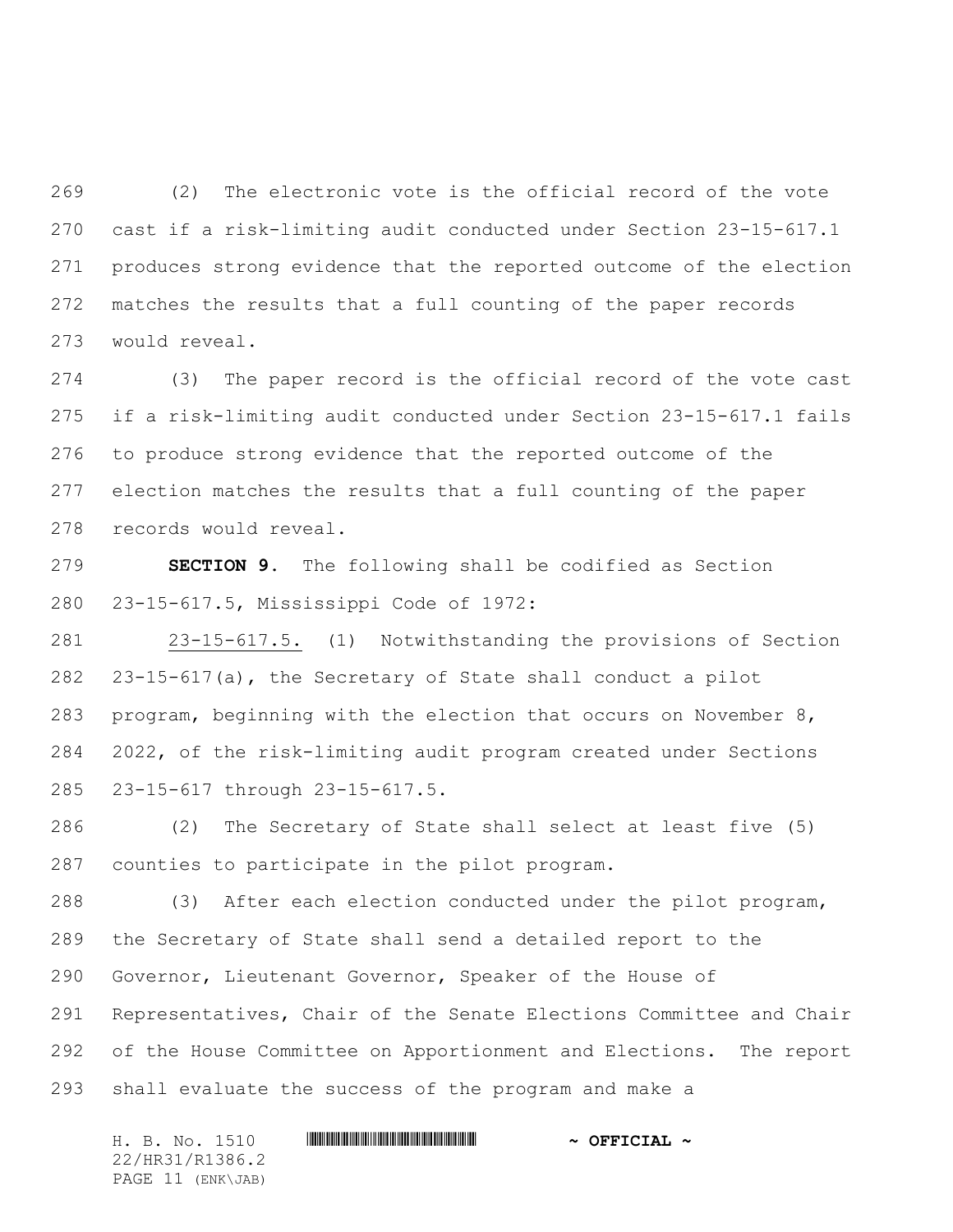recommendation as to whether the Legislature should delay the statewide implementation of the program.

 (4) The Secretary of State shall adopt rules and regulations as necessary to effectuate the provisions of this section.

(5) This section shall repeal on August 31, 2026.

 **SECTION 10.** Section 23-15-153, Mississippi Code of 1972, is amended as follows:

 23-15-153. (1) At least during the following times, the election commissioners shall meet at the office of the registrar or the office of the election commissioners to carefully revise the county voter roll as electronically maintained by the Statewide Elections Management System and remove from the roll the names of all voters who have requested to be purged from the voter roll, died, received an adjudication of non compos mentis, been convicted of a disenfranchising crime, failed to comply with the provisions of Section 23-15-152, or otherwise become disqualified as electors for any cause, and shall register the names of all persons who have duly applied to be registered but have been illegally denied registration:

 (a) On the Tuesday after the second Monday in January 1987 and every following year;

 (b) On the first Tuesday in the month immediately preceding the first primary election for members of Congress in the years when members of Congress are elected;

H. B. No. 1510 \*HR31/R1386.2\* **~ OFFICIAL ~** 22/HR31/R1386.2 PAGE 12 (ENK\JAB)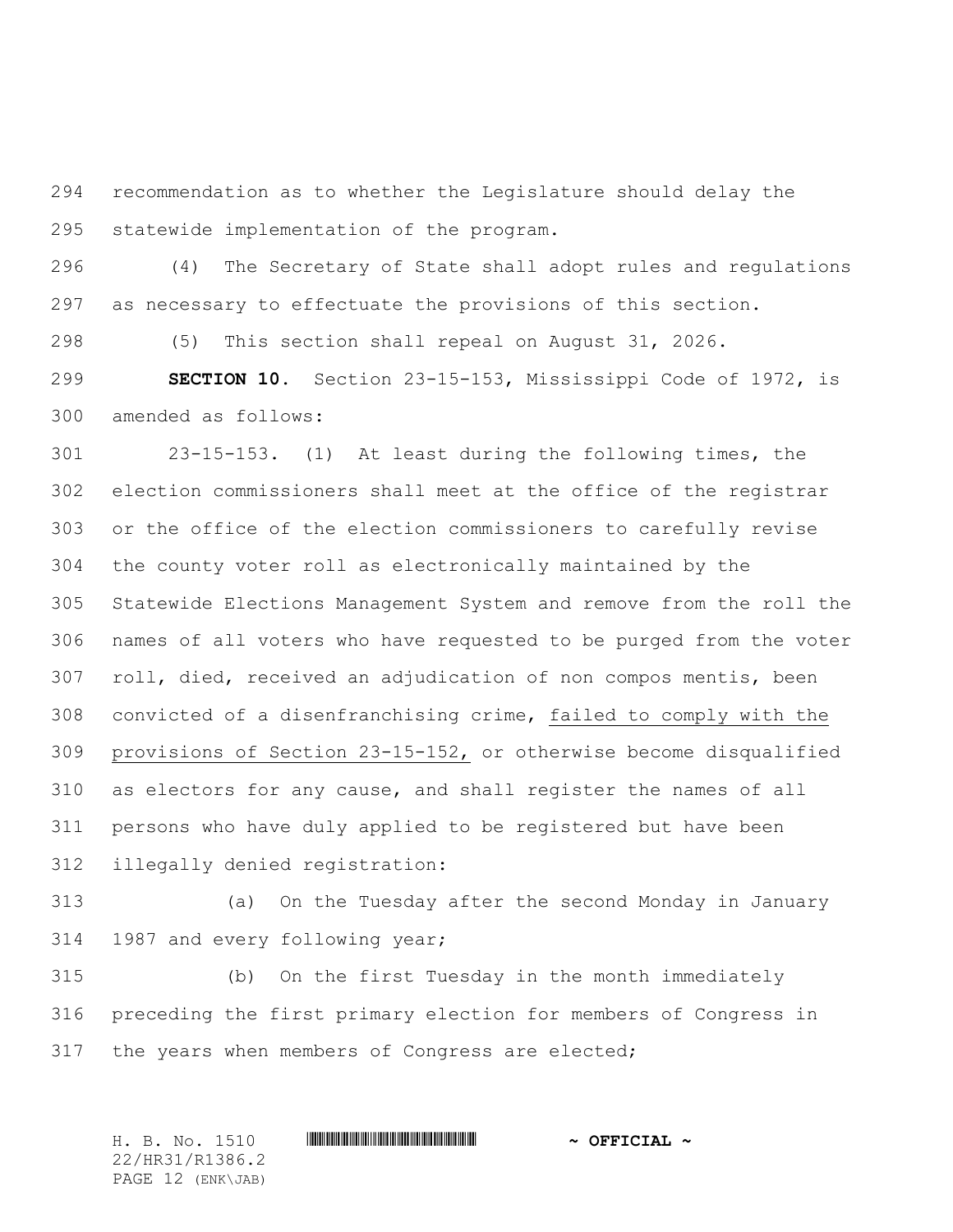(c) On the first Monday in the month immediately preceding the first primary election for state, state district legislative, county and county district offices in the years in which those offices are elected; **\* \* \***

 (d) On the second Monday of September preceding the general election or regular special election day in years in which a general election is not conducted **\* \* \***;

(e) As provided in Section 23-15-152.

 Except for the names of those voters who are duly qualified to vote in the election, no name shall be permitted to remain in the Statewide Elections Management System; however, no name shall be purged from the Statewide Elections Management System based on a change in the residence of an elector except in accordance with procedures provided for by the National Voter Registration Act of 1993. Except as otherwise provided by Section 23-15-573, no person shall vote at any election whose name is not in the county voter roll electronically maintained by the Statewide Elections Management System.

 (2) Except as provided in this section, and subject to the following annual limitations, the election commissioners shall be entitled to receive a per diem in the amount of One Hundred Dollars (\$100.00), to be paid from the county general fund, for every day or period of no less than five (5) hours accumulated over two (2) or more days actually employed in the performance of their duties in the conduct of an election or actually employed in

H. B. No. 1510 \*HR31/R1386.2\* **~ OFFICIAL ~** 22/HR31/R1386.2 PAGE 13 (ENK\JAB)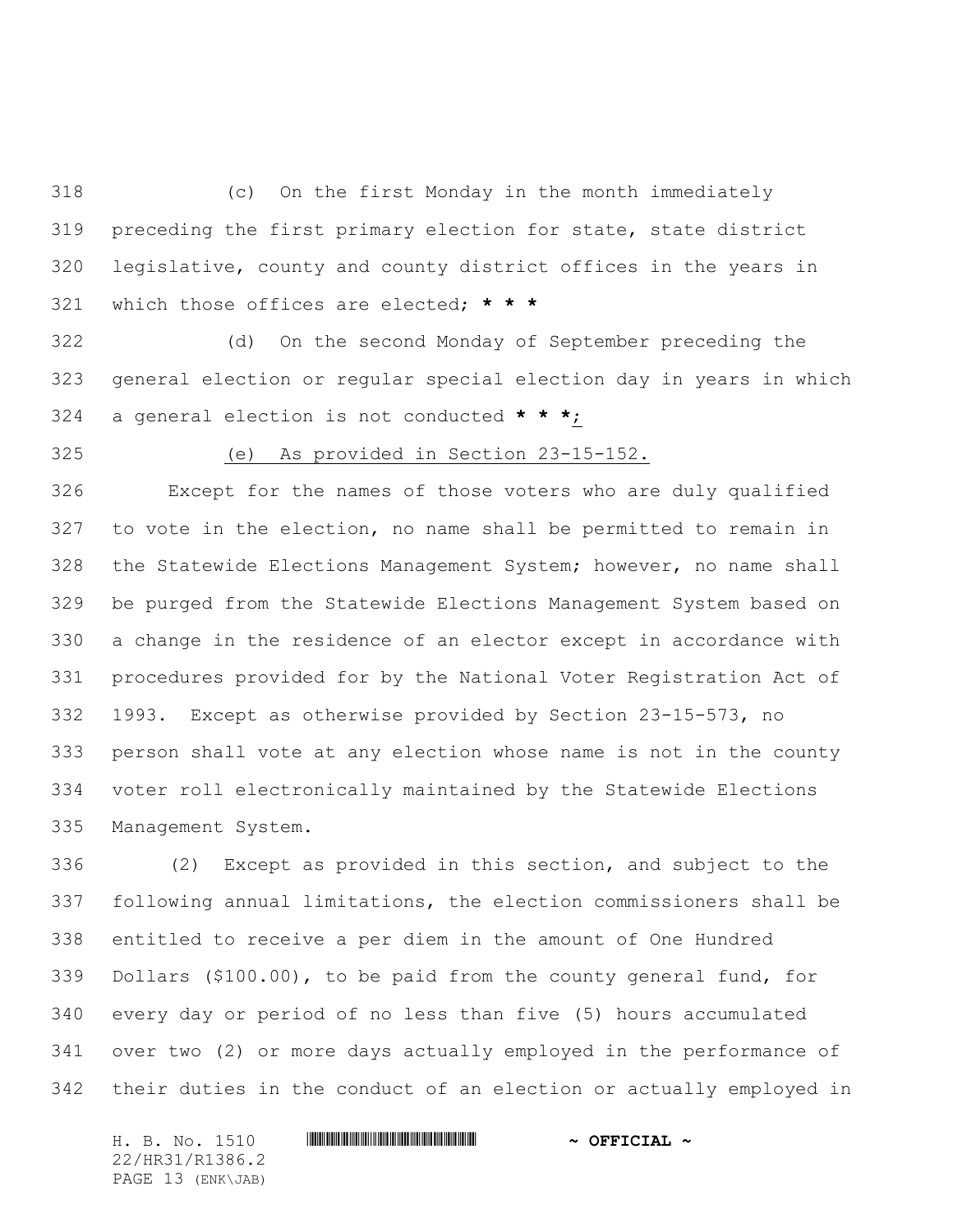the performance of their duties for the necessary time spent in the revision of the county voter roll as electronically maintained by the Statewide Elections Management System as required in subsection (1) of this section:

 (a) In counties having less than fifteen thousand (15,000) residents according to the latest federal decennial census, not more than fifty (50) days per year, with no more than fifteen (15) additional days allowed for the conduct of each election in excess of one (1) occurring in any calendar year;

 (b) In counties having fifteen thousand (15,000) residents according to the latest federal decennial census but less than thirty thousand (30,000) residents according to the latest federal decennial census, not more than seventy-five (75) days per year, with no more than twenty-five (25) additional days allowed for the conduct of each election in excess of one (1) occurring in any calendar year;

 (c) In counties having thirty thousand (30,000) residents according to the latest federal decennial census but less than seventy thousand (70,000) residents according to the latest federal decennial census, not more than one hundred (100) days per year, with no more than thirty-five (35) additional days allowed for the conduct of each election in excess of one (l) occurring in any calendar year;

 (d) In counties having seventy thousand (70,000) residents according to the latest federal decennial census but

H. B. No. 1510 **. WALLET AND A SEPT ALL AND A SEPT CIAL ~** 22/HR31/R1386.2 PAGE 14 (ENK\JAB)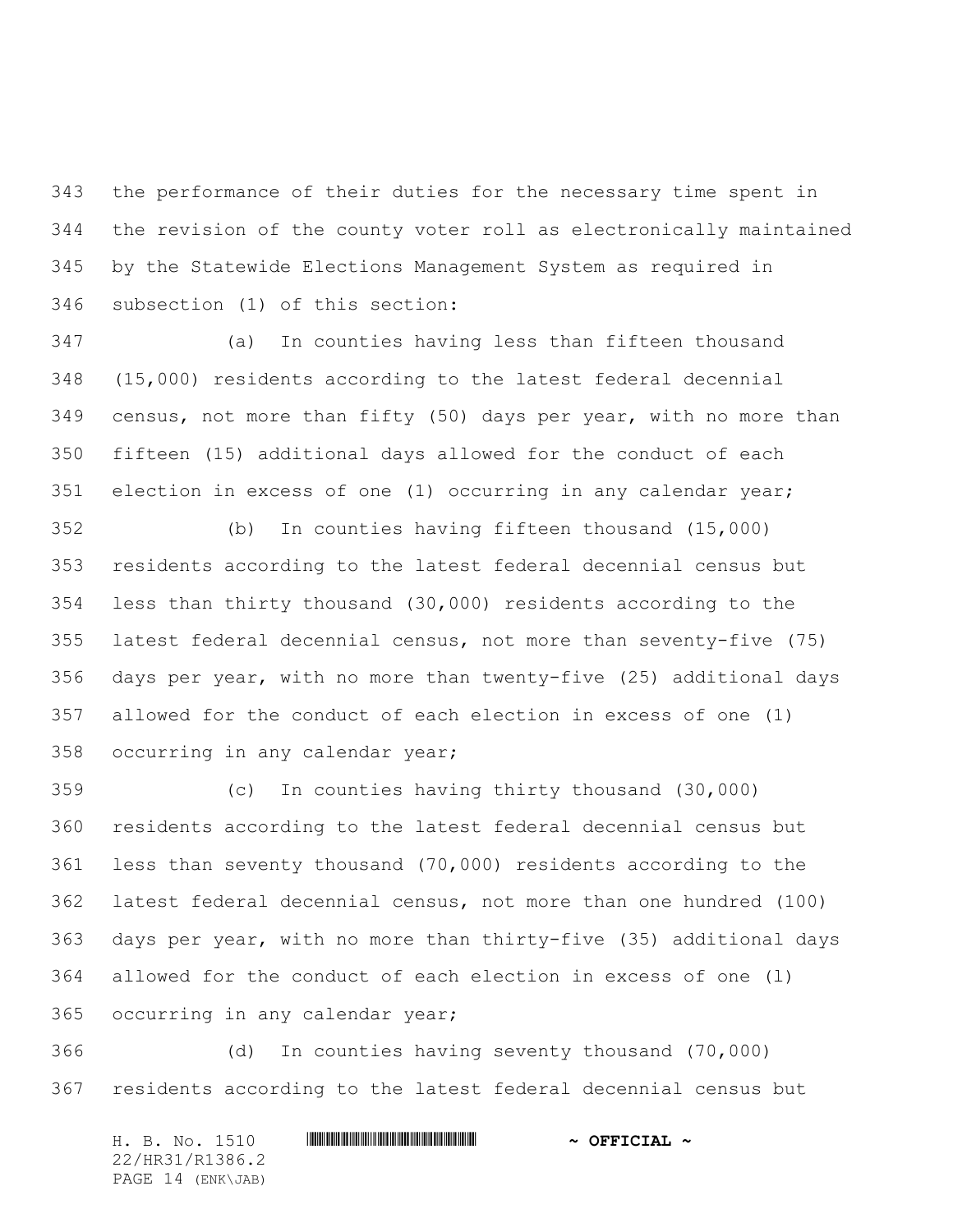less than ninety thousand (90,000) residents according to the latest federal decennial census, not more than one hundred twenty-five (125) days per year, with no more than forty-five (45) additional days allowed for the conduct of each election in excess of one (1) occurring in any calendar year;

 (e) In counties having ninety thousand (90,000) residents according to the latest federal decennial census but less than one hundred seventy thousand (170,000) residents according to the latest federal decennial census, not more than one hundred fifty (150) days per year, with no more than fifty-five (55) additional days allowed for the conduct of each election in excess of one (1) occurring in any calendar year;

 (f) In counties having one hundred seventy thousand (170,000) residents according to the latest federal decennial census but less than two hundred thousand (200,000) residents according to the latest federal decennial census, not more than one hundred seventy-five (175) days per year, with no more than sixty-five (65) additional days allowed for the conduct of each election in excess of one (1) occurring in any calendar year;

 (g) In counties having two hundred thousand (200,000) residents according to the latest federal decennial census but less than two hundred twenty-five thousand (225,000) residents according to the latest federal decennial census, not more than one hundred ninety (190) days per year, with no more than

22/HR31/R1386.2 PAGE 15 (ENK\JAB)

## H. B. No. 1510 \*HR31/R1386.2\* **~ OFFICIAL ~**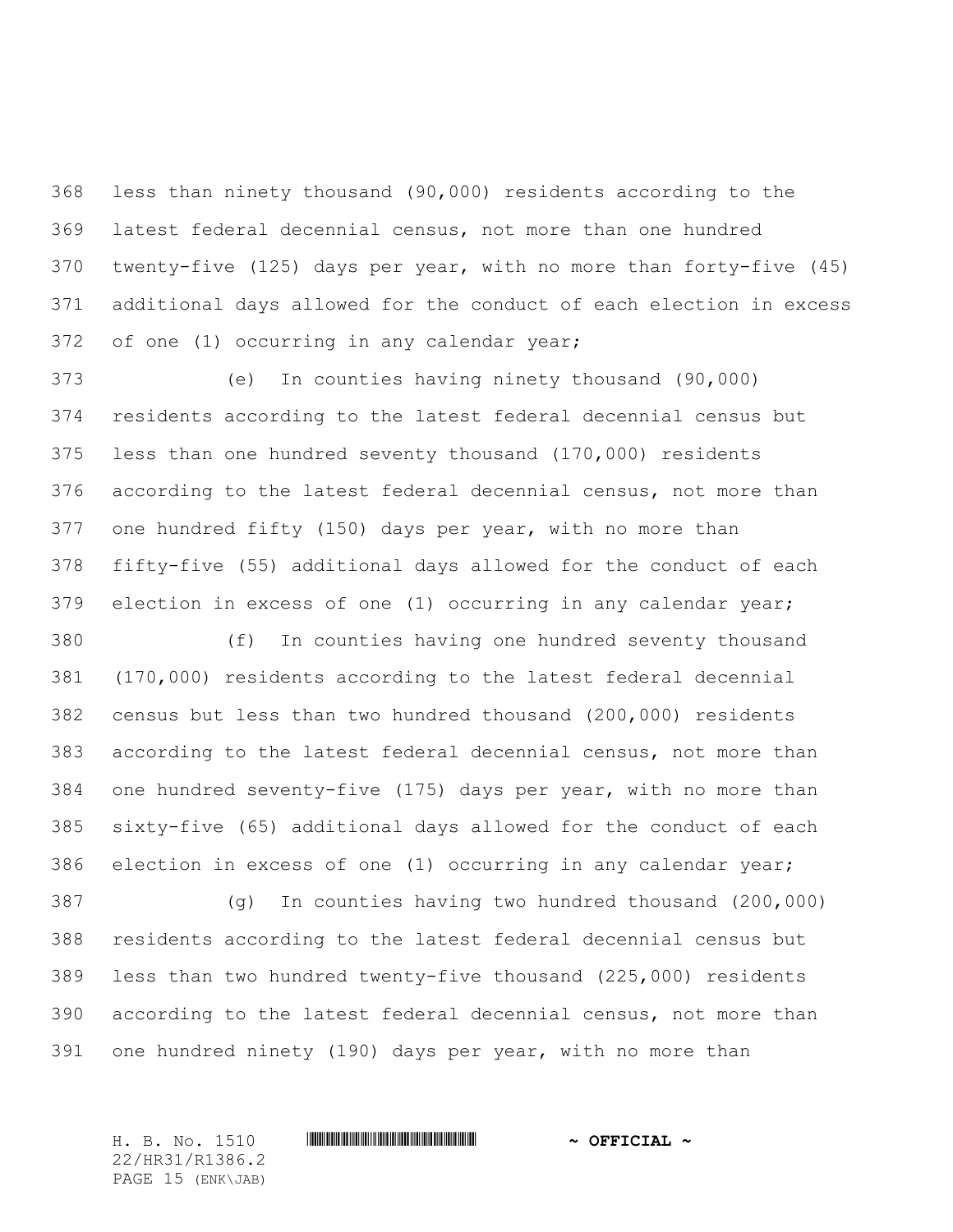seventy-five (75) additional days allowed for the conduct of each election in excess of one (l) occurring in any calendar year;

 (h) In counties having two hundred twenty-five thousand (225,000) residents according to the latest federal decennial census but less than two hundred fifty thousand (250,000) residents according to the latest federal decennial census, not more than two hundred fifteen (215) days per year, with no more than eighty-five (85) additional days allowed for the conduct of each election in excess of one (1) occurring in any calendar year;

 (i) In counties having two hundred fifty thousand (250,000) residents according to the latest federal decennial census but less than two hundred seventy-five thousand (275,000) residents according to the latest federal decennial census, not more than two hundred thirty (230) days per year, with no more than ninety-five (95) additional days allowed for the conduct of each election in excess of one (1) occurring in any calendar year;

 (j) In counties having two hundred seventy-five thousand (275,000) residents according to the latest federal decennial census or more, not more than two hundred forty (240) days per year, with no more than one hundred five (105) additional days allowed for the conduct of each election in excess of one (l) occurring in any calendar year.

 (3) In addition to the number of days authorized in subsection (2) of this section, the board of supervisors of a county may authorize, in its discretion, the election

H. B. No. 1510 **. WALLET AND A SEPT ALL AND A SEPT CIAL ~** 22/HR31/R1386.2 PAGE 16 (ENK\JAB)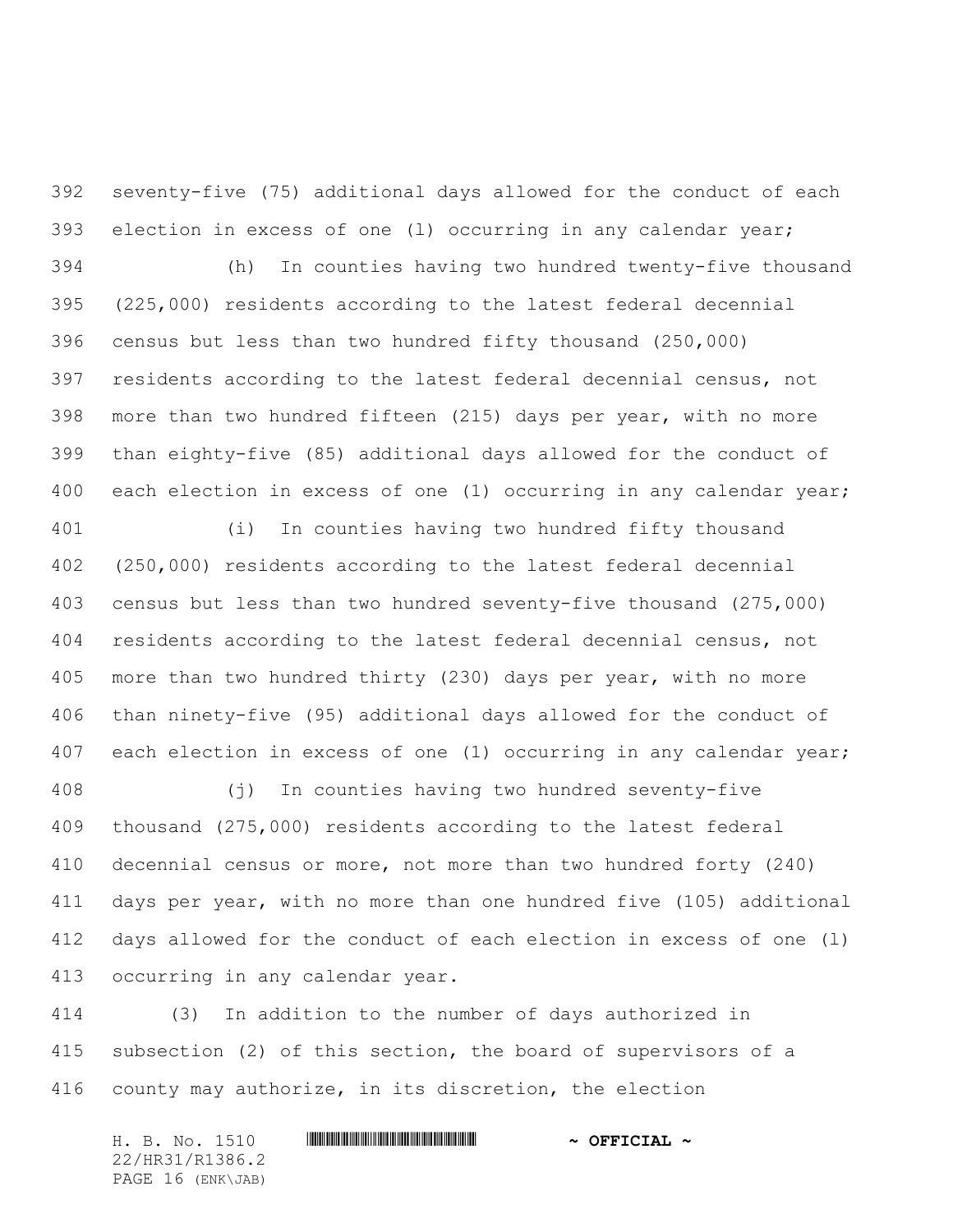commissioners to receive a per diem in the amount provided for in subsection (2) of this section, to be paid from the county general fund, for every day or period of no less than five (5) hours accumulated over two (2) or more days actually employed in the performance of their duties in the conduct of an election or actually employed in the performance of their duties for the necessary time spent in the revision of the county voter roll as electronically maintained by the Statewide Elections Management System as required in subsection (1) of this section, not to exceed five (5) days.

 (4) (a) The election commissioners shall be entitled to receive a per diem in the amount of One Hundred Dollars (\$100.00), to be paid from the county general fund, not to exceed ten (10) days for every day or period of no less than five (5) hours accumulated over two (2) or more days actually employed in the performance of their duties for the necessary time spent in the revision of the county voter roll as electronically maintained by the Statewide Elections Management System before any special election. For purposes of this paragraph, the regular special election day shall not be considered a special election. The annual limitations set forth in subsection (2) of this section shall not apply to this paragraph.

 (b) The election commissioners shall be entitled to receive a per diem in the amount of One Hundred Fifty Dollars (\$150.00), to be paid from the county general fund, for the

H. B. No. 1510 **. WALLET AND A SEPT ALL AND A SEPT CIAL ~** 22/HR31/R1386.2 PAGE 17 (ENK\JAB)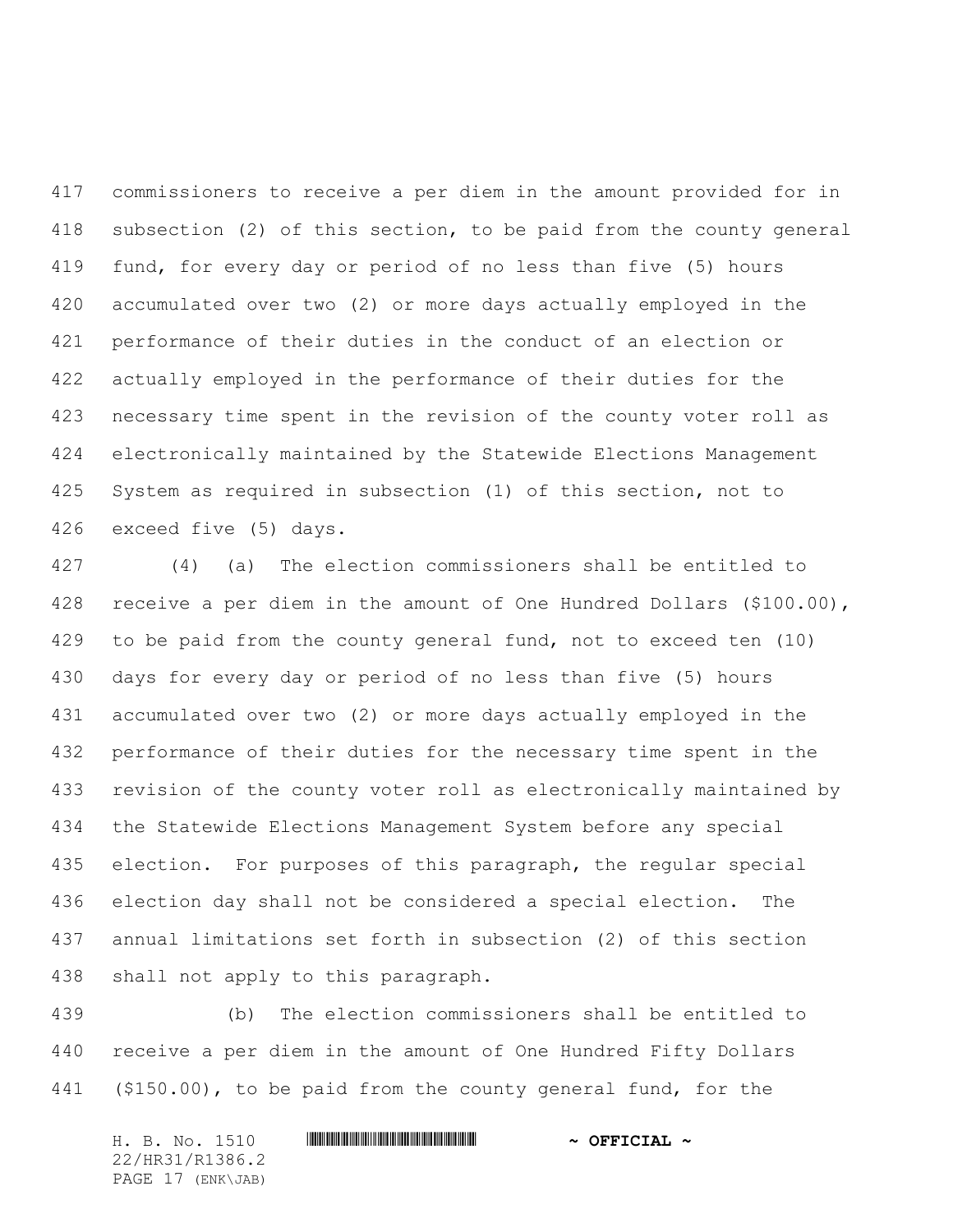442 performance of their duties on the day of any primary, runoff, general or special election. The annual limitations set forth in subsection (2) of this section shall apply to this paragraph.

**\* \* \***

 (5) The election commissioners shall be entitled to receive a per diem in the amount of One Hundred Dollars (\$100.00), to be paid from the county general fund, not to exceed fourteen (14) days for every day or period of no less than five (5) hours accumulated over two (2) or more days actually employed in the performance of their duties for the necessary time spent in the revision of the county voter roll as electronically maintained by the Statewide Elections Management System and in the conduct of a runoff election following either a general or special election.

 (6) The election commissioners shall be entitled to receive only one (1) per diem payment for those days when the election commissioners discharge more than one (1) duty or responsibility on the same day.

 (7) The election commissioners shall be entitled to receive a per diem in the amount of One Hundred Dollars (\$100.00), to be 461 paid from the county general fund, for those days when the election commissioners shall be required to conduct a recount of an election as provided in Section 23-15-617.1.

 ( **\* \* \***8) In preparation for a municipal primary, runoff, general or special election, the county registrar shall generate and distribute the master voter roll and pollbooks from the

H. B. No. 1510 **. WALLET AND A SEPT ALL AND A SEPT CIAL ~** 22/HR31/R1386.2 PAGE 18 (ENK\JAB)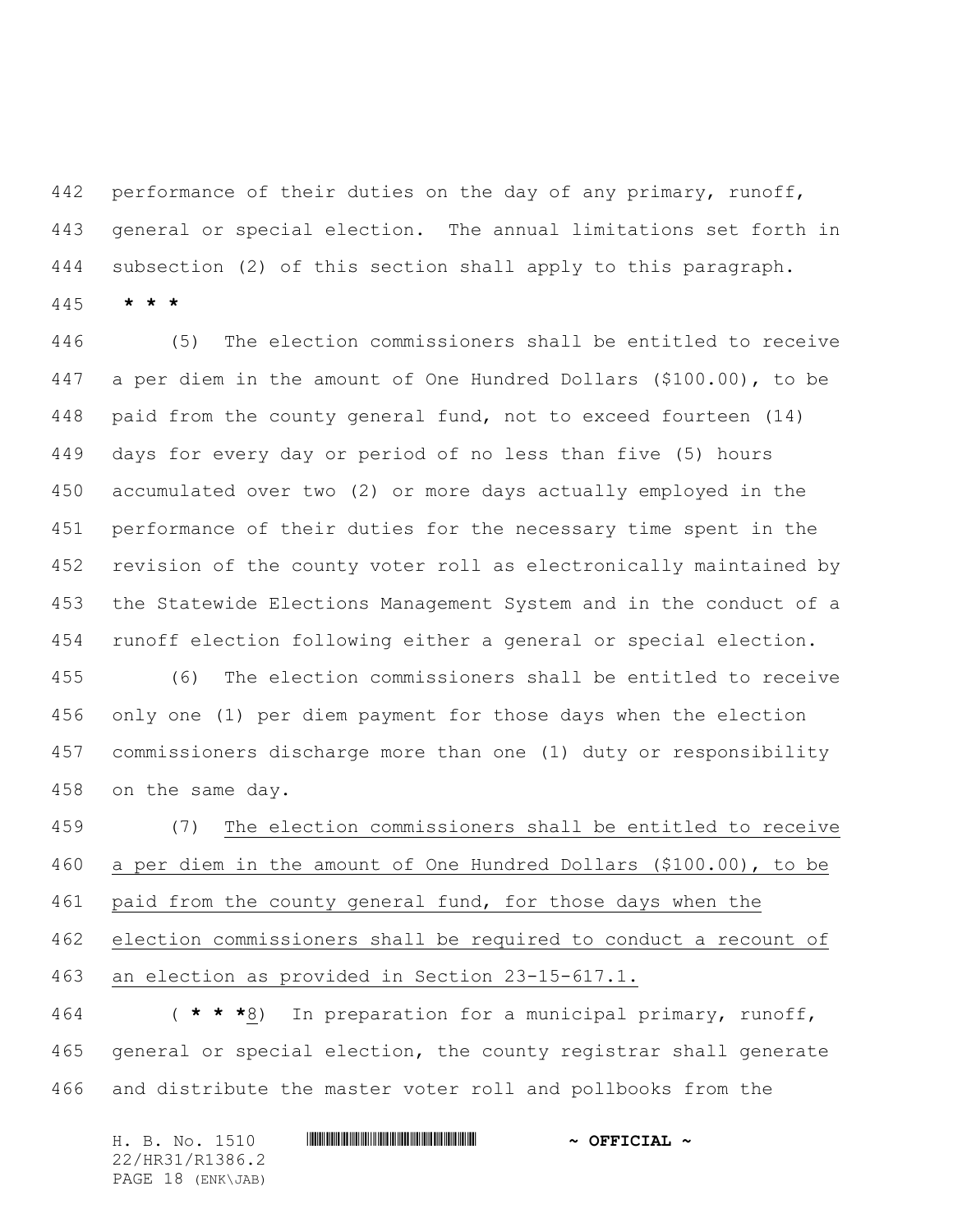Statewide Elections Management System for the municipality located within the county. The municipality shall pay the county registrar for the actual cost of preparing and printing the municipal master voter roll pollbooks. A municipality may secure "read only" access to the Statewide Elections Management System and print its own pollbooks using this information.

 ( **\* \* \***9) County election commissioners who perform the duties of an executive committee with regard to the conduct of a primary election under a written agreement authorized by law to be entered into with an executive committee shall receive per diem as provided for in subsection (2) of this section. The days that county election commissioners are employed in the conduct of a primary election shall be treated the same as days county election commissioners are employed in the conduct of other elections.

 ( **\* \* \***10) In addition to any per diem authorized by this section, any election commissioner shall be entitled to the mileage reimbursement rate allowable to federal employees for the use of a privately owned vehicle while on official travel on election day.

 ( **\* \* \***11) Every election commissioner shall sign personally a certification setting forth the number of hours actually worked in the performance of the commissioner's official duties and for which the commissioner seeks compensation. The certification must be on a form as prescribed in this subsection. The commissioner's

H. B. No. 1510 \*HR31/R1386.2\* **~ OFFICIAL ~** 22/HR31/R1386.2 PAGE 19 (ENK\JAB)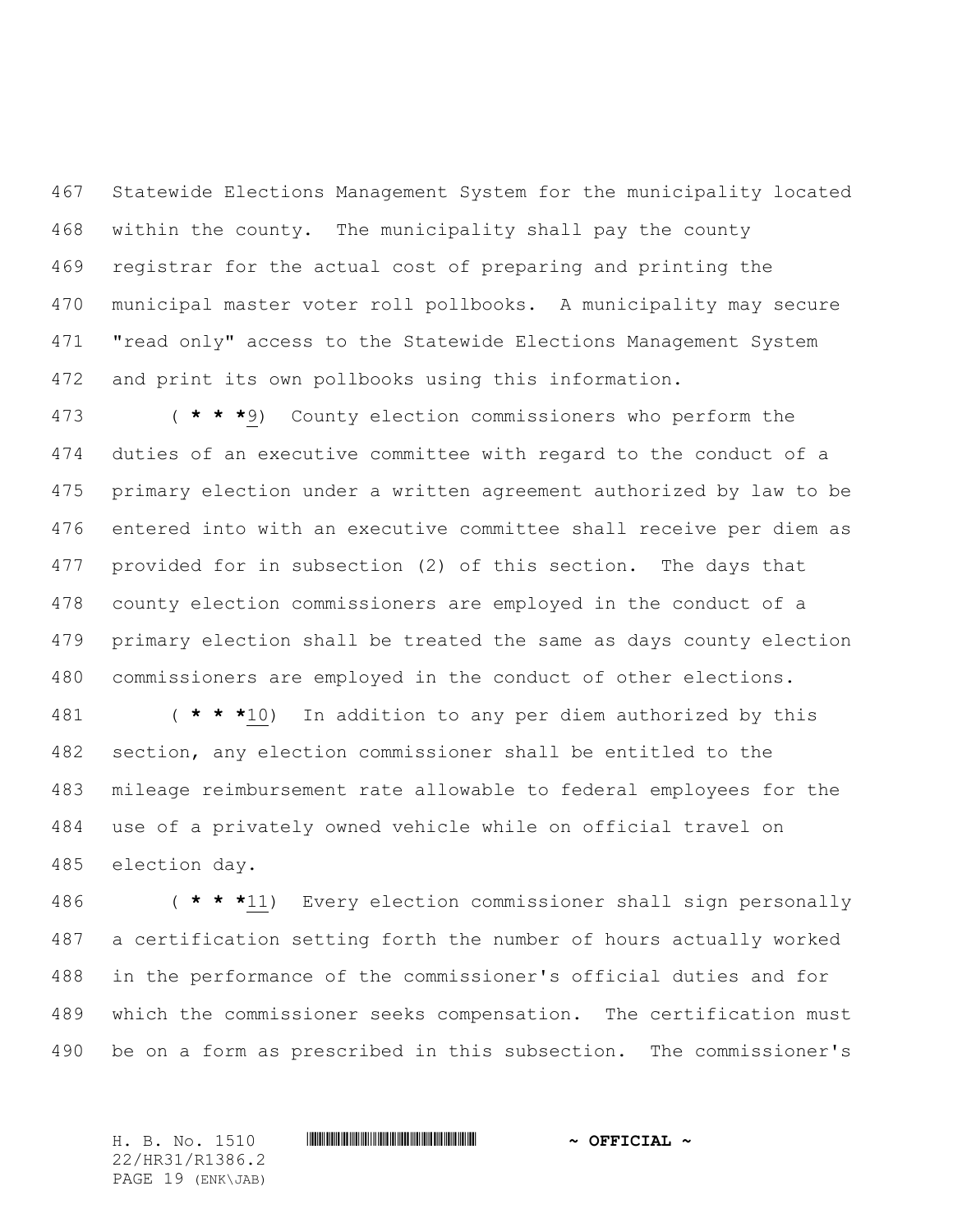| 491 |                                                          |                                                     |  |  | signature is, as a matter of law, made under the commissioner's                                                       |                                         |               |
|-----|----------------------------------------------------------|-----------------------------------------------------|--|--|-----------------------------------------------------------------------------------------------------------------------|-----------------------------------------|---------------|
| 492 | oath of office and under penalties of perjury.           |                                                     |  |  |                                                                                                                       |                                         |               |
| 493 | The certification form shall be as follows:              |                                                     |  |  |                                                                                                                       |                                         |               |
| 494 |                                                          |                                                     |  |  | COUNTY ELECTION COMMISSIONER                                                                                          |                                         |               |
| 495 | PER DIEM CLAIM FORM                                      |                                                     |  |  |                                                                                                                       |                                         |               |
| 496 | NAME:                                                    |                                                     |  |  | COUNTY:                                                                                                               | <u> 1989 - Johann Barn, mars et al.</u> |               |
| 497 |                                                          |                                                     |  |  | DISTRICT: _______________                                                                                             |                                         |               |
| 498 | CITY:                                                    | $\begin{array}{cccc}\n & \mathbf{ZIP:} \end{array}$ |  |  |                                                                                                                       |                                         |               |
| 499 |                                                          |                                                     |  |  | PURPOSE APPLICABLE ACTUAL PER DIEM                                                                                    |                                         |               |
| 500 | DATE                                                     |                                                     |  |  | BEGINNING ENDING OF MSCODE HOURS                                                                                      |                                         | DAYS          |
| 501 |                                                          |                                                     |  |  | WORKED TIME TIME WORK SECTION                                                                                         |                                         | WORKED EARNED |
| 502 |                                                          |                                                     |  |  |                                                                                                                       |                                         |               |
| 503 |                                                          |                                                     |  |  | <u> 1989 - Johann Harry Harry Harry Harry Harry Harry Harry Harry Harry Harry Harry Harry Harry Harry Harry Harry</u> |                                         |               |
| 504 |                                                          |                                                     |  |  |                                                                                                                       |                                         |               |
| 505 |                                                          | TOTAL NUMBER OF PER DIEM DAYS EARNED                |  |  |                                                                                                                       |                                         |               |
| 506 |                                                          | EXCLUDING ELECTION DAYS                             |  |  |                                                                                                                       |                                         |               |
| 507 |                                                          | PER DIEM RATE PER DAY EARNED                        |  |  | X \$100.00                                                                                                            |                                         |               |
| 508 |                                                          | TOTAL NUMBER PER DIEM DAYS EARNED                   |  |  |                                                                                                                       |                                         |               |
| 509 |                                                          | FOR ELECTION DAYS                                   |  |  |                                                                                                                       |                                         |               |
| 510 | PER DIEM RATE PER DAY EARNED                             |                                                     |  |  |                                                                                                                       | X \$150.00                              |               |
| 511 | TOTAL AMOUNT OF PER DIEM CLAIMED                         |                                                     |  |  | \$                                                                                                                    |                                         |               |
| 512 |                                                          |                                                     |  |  | I understand that I am signing this document under my oath as                                                         |                                         |               |
| 513 | an election commissioner and under penalties of perjury. |                                                     |  |  |                                                                                                                       |                                         |               |

H. B. No. 1510 **HR31086.2. And All 2010 ~ OFFICIAL ~** 22/HR31/R1386.2

PAGE 20 (ENK\JAB)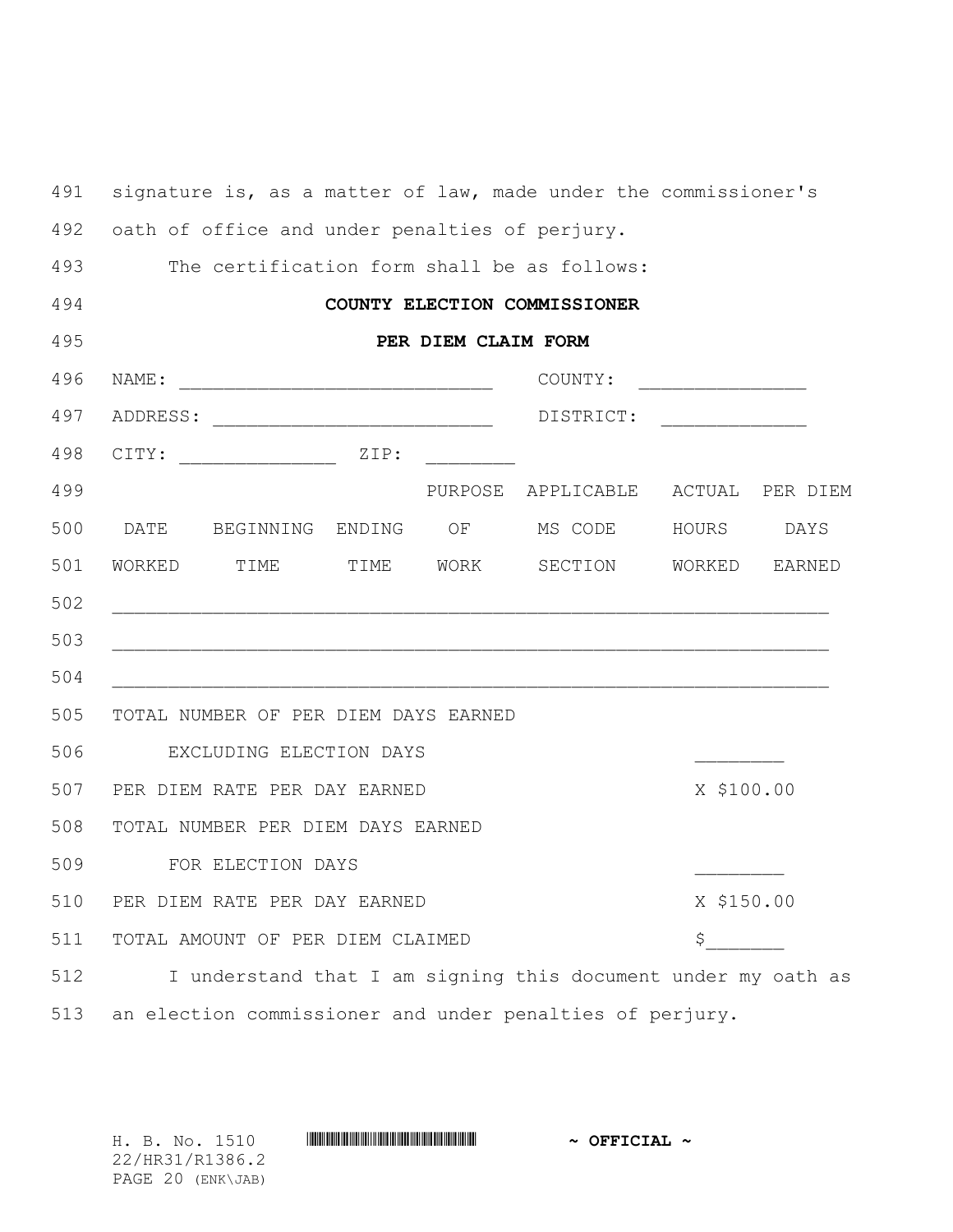I understand that I am requesting payment from taxpayer funds and that I have an obligation to be specific and truthful as to the amount of hours worked and the compensation I am requesting. 517 Signed this the day of the new theory of the state of the state of the state of the state of the state of

\_\_\_\_\_\_\_\_\_\_\_\_\_\_\_\_\_\_\_\_\_\_\_\_

Commissioner's Signature

 When properly completed and signed, the certification must be filed with the clerk of the county board of supervisors before any payment may be made. The certification will be a public record available for inspection and reproduction immediately upon the oral or written request of any person.

 Any person may contest the accuracy of the certification in any respect by notifying the chair of the commission, any member of the board of supervisors or the clerk of the board of supervisors of the contest at any time before or after payment is made. If the contest is made before payment is made, no payment shall be made as to the contested certificate until the contest is finally disposed of. The person filing the contest shall be entitled to a full hearing, and the clerk of the board of supervisors shall issue subpoenas upon request of the contestor compelling the attendance of witnesses and production of documents and things. The contestor shall have the right to appeal de novo to the circuit court of the involved county, which appeal must be perfected within thirty (30) days from a final decision of the

22/HR31/R1386.2 PAGE 21 (ENK\JAB)

H. B. No. 1510 \*HR31/R1386.2\* **~ OFFICIAL ~**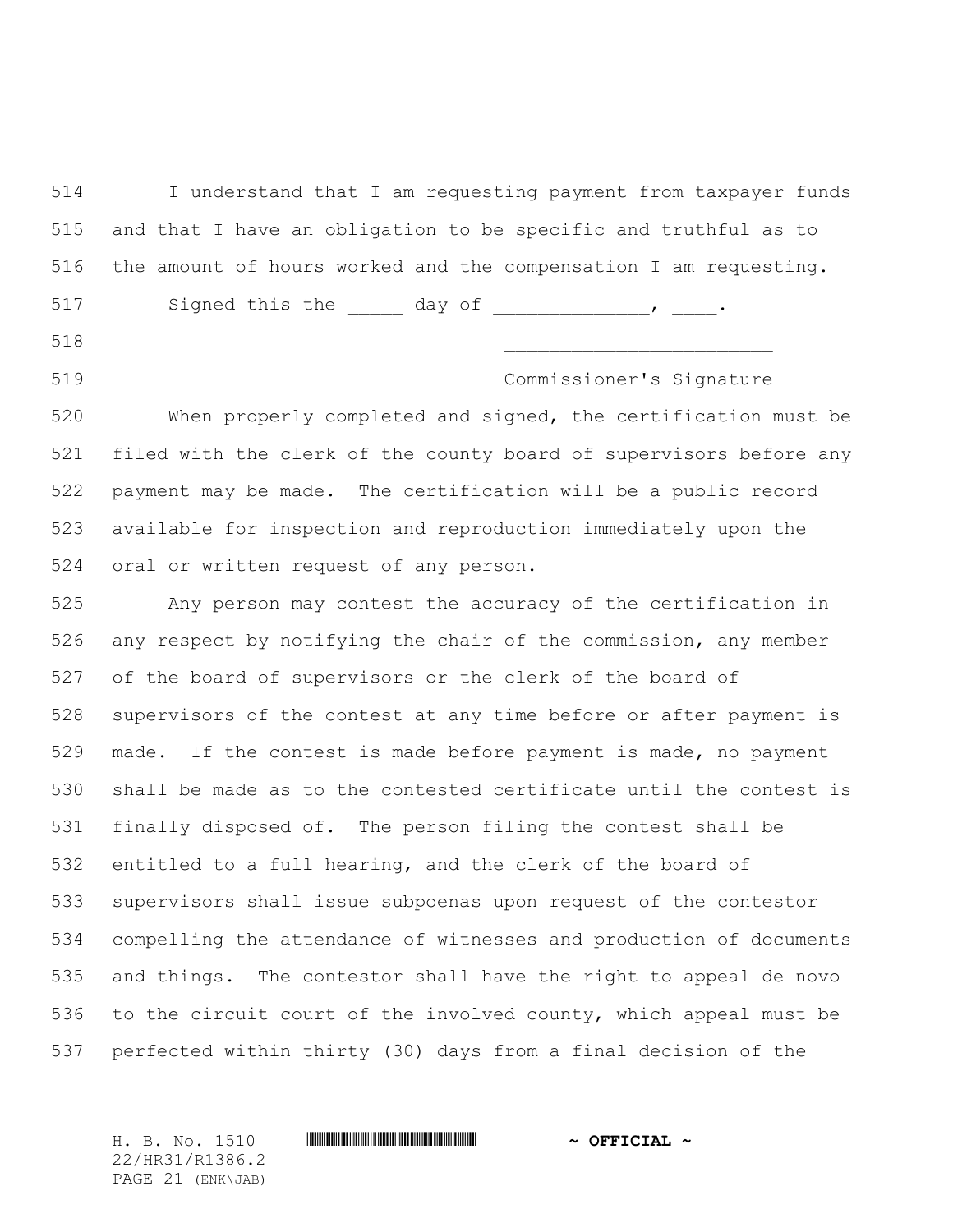commission, the clerk of the board of supervisors or the board of supervisors, as the case may be.

 Any contestor who successfully contests any certification will be awarded all expenses incident to his or her contest, together with reasonable attorney's fees, which will be awarded upon petition to the chancery court of the involved county upon final disposition of the contest before the election commission, board of supervisors, clerk of the board of supervisors, or, in case of an appeal, final disposition by the court. The commissioner against whom the contest is decided shall be liable for the payment of the expenses and attorney's fees, and the county shall be jointly and severally liable for same.

 ( **\* \* \***12) Any election commissioner who has not received a certificate issued by the Secretary of State pursuant to Section 23-15-211 indicating that the election commissioner has received the required elections seminar instruction and that the election commissioner is fully qualified to conduct an election, shall not receive any compensation authorized by this section or Section 23-15-239.

 **SECTION 11.** Section 23-15-5, Mississippi Code of 1972, is amended as follows:

 23-15-5. (1) There is created in the State Treasury a special fund to be known as the Elections Support Fund. Monies derived from annual report fees imposed upon limited liability companies under Section 79-29-1203 shall be deposited into the

H. B. No. 1510 **. WALLET AND A SEPT ALL AND A SEPT CIAL ~** 22/HR31/R1386.2 PAGE 22 (ENK\JAB)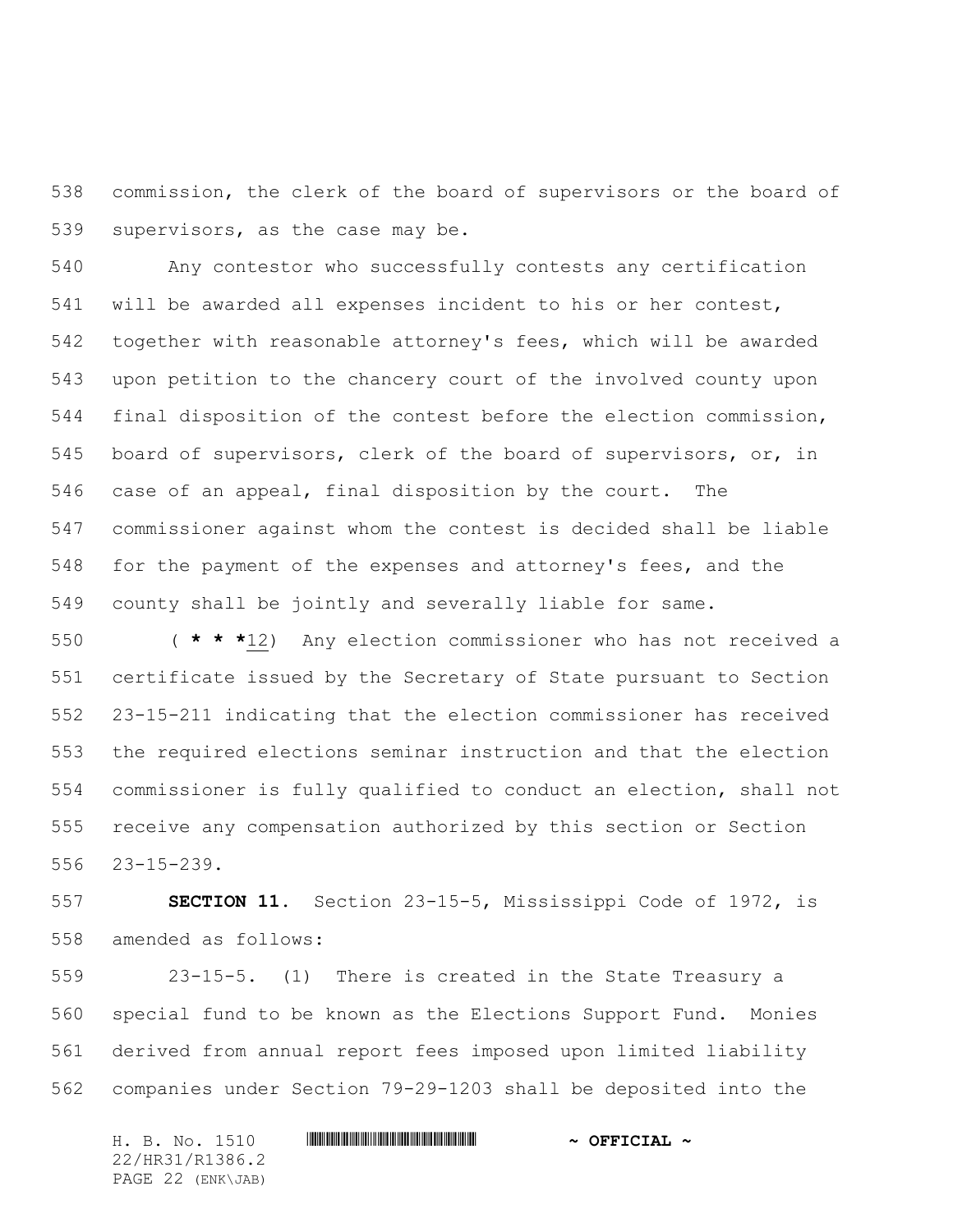Elections Support Fund. Unexpended amounts remaining in the fund at the end of the fiscal year shall not lapse into the State General Fund, and any interest earned or investment earnings on amounts in the fund shall be disbursed as provided in subsection (2) of this section. The expenditure of monies in the fund shall be under the direction of the Secretary of State as provided by subsection (2) of this section, and such funds shall be paid by the State Treasurer upon warrants issued by the Department of Finance and Administration.

 (2) (a) Monies in the fund shall be used as follows: (i) **\* \* \*** Seventy percent (70%) of the monies in the special fund shall be distributed annually to the counties, upon appropriation of the Legislature, based on the proportion that the population of a county bears to the total population in all counties of the state population according to the most recent information from the United States Census Bureau, and held in a separate fund solely for the purpose of acquiring, upgrading, maintaining or repairing voting equipment, systems and supplies, hiring temporary technical support, conducting elections using such voting equipment or systems, employing such personnel to conduct an election, and training election officials; and (ii) The remaining **\* \* \*** thirty percent (30%) of the monies in the special fund shall be **\* \* \*** distributed annually to the Secretary of State for the purposes of maintaining,

upgrading or equipping the Statewide Elections Management System,

| H. B. No. 1510    | $\sim$ OFFICIAL $\sim$ |
|-------------------|------------------------|
| 22/HR31/R1386.2   |                        |
| PAGE 23 (ENK\JAB) |                        |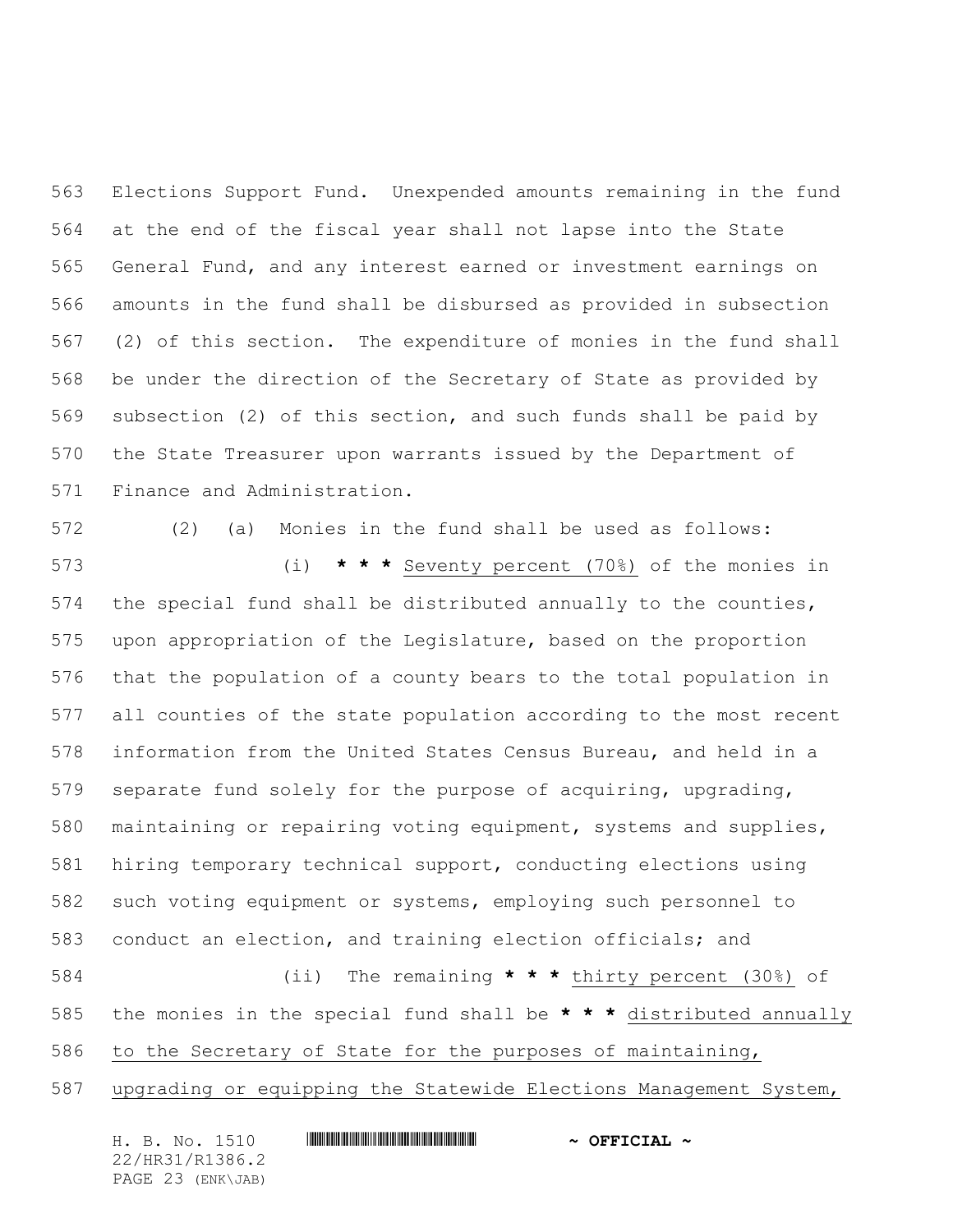improving election security throughout the state and providing voter education.

 (b) The Secretary of State shall create standard training guidelines to assist counties in training election officials with the funds authorized under subsection (2)(a)(ii) of this section. Any criteria established by the Secretary of State for the purposes of this section shall be used in addition to any other training or coursework prescribed by the Secretary of State to train circuit clerks, poll managers and any other election officials participating in county elections.

 (c) Notwithstanding any other provision of law, no monies from the Elections Support Fund shall be used by the Secretary of State or any person associated with the Office of the Secretary of State to provide or otherwise support expert testimony in any manner for any hearing, trial or election contest.

 (3) From and after July 1, 2017, none of the monies deposited in the Elections Support Fund may be used to reimburse or otherwise defray any costs that the Office of the Secretary of State may incur in administering the fund.

 (4) From and after July 1, 2016, no state agency shall charge another state agency a fee, assessment, rent or other charge for services or resources received by authority of this section.

H. B. No. 1510 **. AND A REAL PHOTOGROUP \*** OFFICIAL  $\sim$  OFFICIAL  $\sim$ 22/HR31/R1386.2 PAGE 24 (ENK\JAB)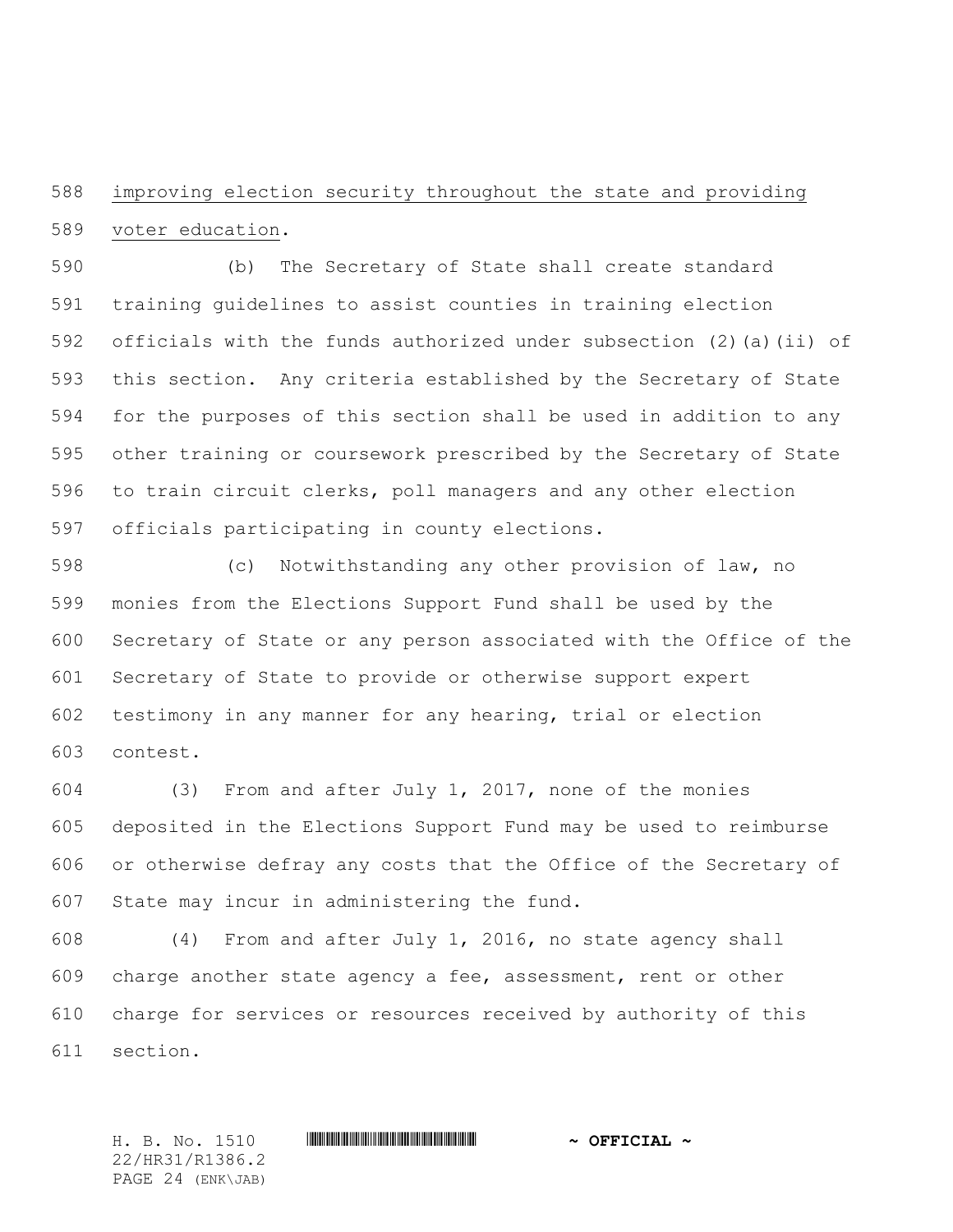(5) By July 1, 2022, any monies not transferred into the State General Fund shall be transferred to the fund created in 614 House Bill No. 42022 Regular Session, for the purchase of voting machines.

 **SECTION 12.** Section 23-15-603, Mississippi Code of 1972, is amended as follows:

 23-15-603. (1) Except as otherwise provided in this section, the election commissioners shall, within ten (10) days after the general election, transmit to the Secretary of State, to be filed in his or her office, a statement of the whole number of votes given in their county and the whole number of votes given in each precinct in their county, for each candidate for any office 624 at the election; but the returns of every election for Governor, Lieutenant Governor, Secretary of State, Attorney General, Auditor of Public Accounts, State Treasurer, Commissioner of Insurance and other state officers, shall each be made out separately, sealed up together and transmitted to the seat of government, directed to the Secretary of State, and endorsed the "VOTE FOR STATE OFFICERS," to be delivered by the Secretary of State to the Speaker of the House of Representatives at the next ensuing session of the Legislature. In addition to the other information required pursuant to this subsection, the returns for state officers shall contain a statement of the whole number of votes given in each House of Representative district or portion thereof for each candidate for state office at the election.

H. B. No. 1510 **. WALLET AND A SEPT ALL AND A SEPT CIAL ~** 22/HR31/R1386.2 PAGE 25 (ENK\JAB)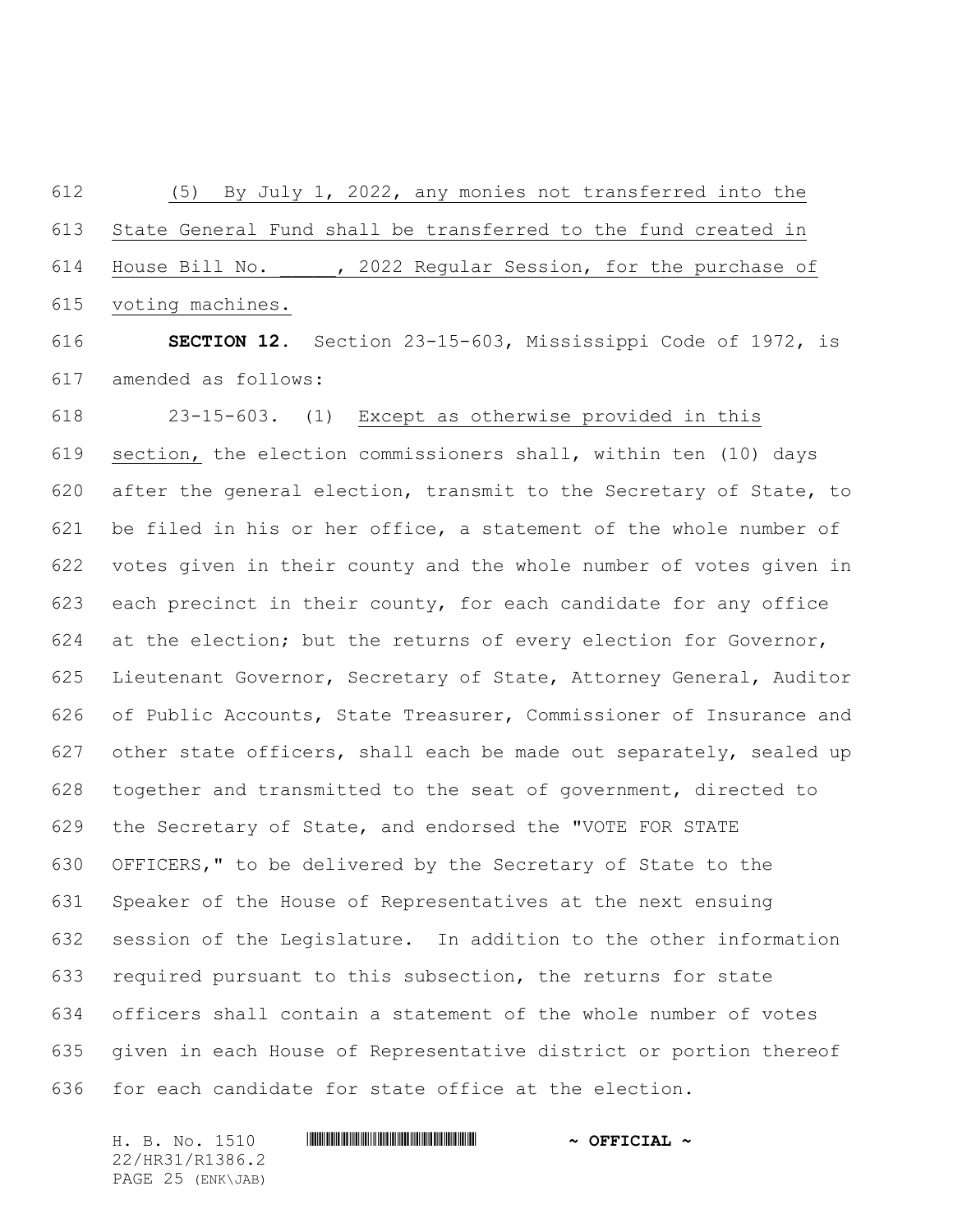## (2) Except as otherwise provided in this section,

 constitutional amendments shall be voted for at the time fixed by the concurrent resolution. The election, whether held separately or with other elections, shall be conducted, in all respects, as required for elections generally. The election commissioners shall, within ten (10) days after the election, transmit to the Secretary of State a statement of the whole number of votes given in their county and the whole number of votes given in each precinct in their county for or against constitutional amendments.

 (3) The statements certified by the election commissioners and transmitted to the Secretary of State, as required by this section, shall be tabulated by the Secretary of State and submitted to each branch of the Legislature, at the session next ensuing. Certified county vote totals shall represent the final results of the election.

 (4) The statements required by this section shall contain a certification, signed and dated by a majority of the election commissioners, which shall read as follows:

 "We, the undersigned election commissioners, do hereby certify that this statement of the whole number of votes contains the official vote for the election reflected therein."

 (5) The statements required by this section shall be transmitted to the Secretary of State on such forms and by such

H. B. No. 1510 \*HR31/R1386.2\* **~ OFFICIAL ~** 22/HR31/R1386.2 PAGE 26 (ENK\JAB)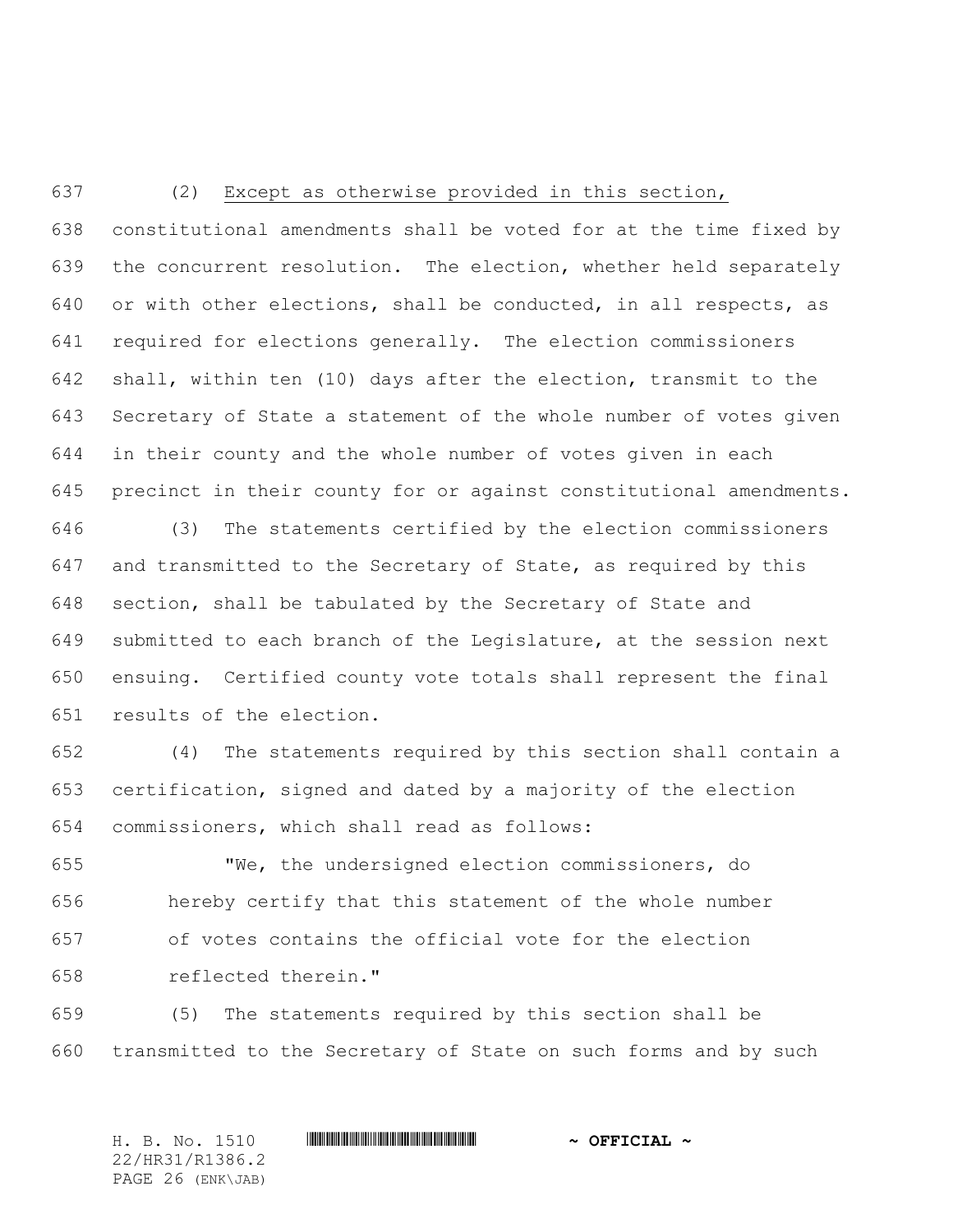methods as may be required by rules and regulations promulgated by the Secretary of State.

 (6) If the results of a risk-limiting audit determine that the county election commissioners must manually recount an election, then the county election commissioners shall not be required to transmit the information required in subsections (1) and (2) of this section within ten (10) days of the election. When a manual recount is required, the elections commissioners shall transmit the results not later than five (5) business days after the results would have otherwise been required to be transmitted under subsections (1) and (2) of this section. **SECTION 13.** The following shall be codified as Section 23-15-823, Mississippi Code of 1972:

 23-15-823. (1) The following words and phrases shall have the meanings as defined in this subsection unless the context clearly indicates otherwise:

 (a) "Election" means a general, special, primary or runoff election.

 (b) "Candidate" means an individual who seeks nomination for election, or election, to any elective office and has or intends to:

 (i) Pay the assessment, file a written statement, and file a petition containing the signatures of the requisite number of voters, if applicable, pursuant to Sections 23-15-297 and 23-15-299; or

H. B. No. 1510 **. AND A REAL PHOTOGROUP \*** OFFICIAL  $\sim$  OFFICIAL  $\sim$ 22/HR31/R1386.2 PAGE 27 (ENK\JAB)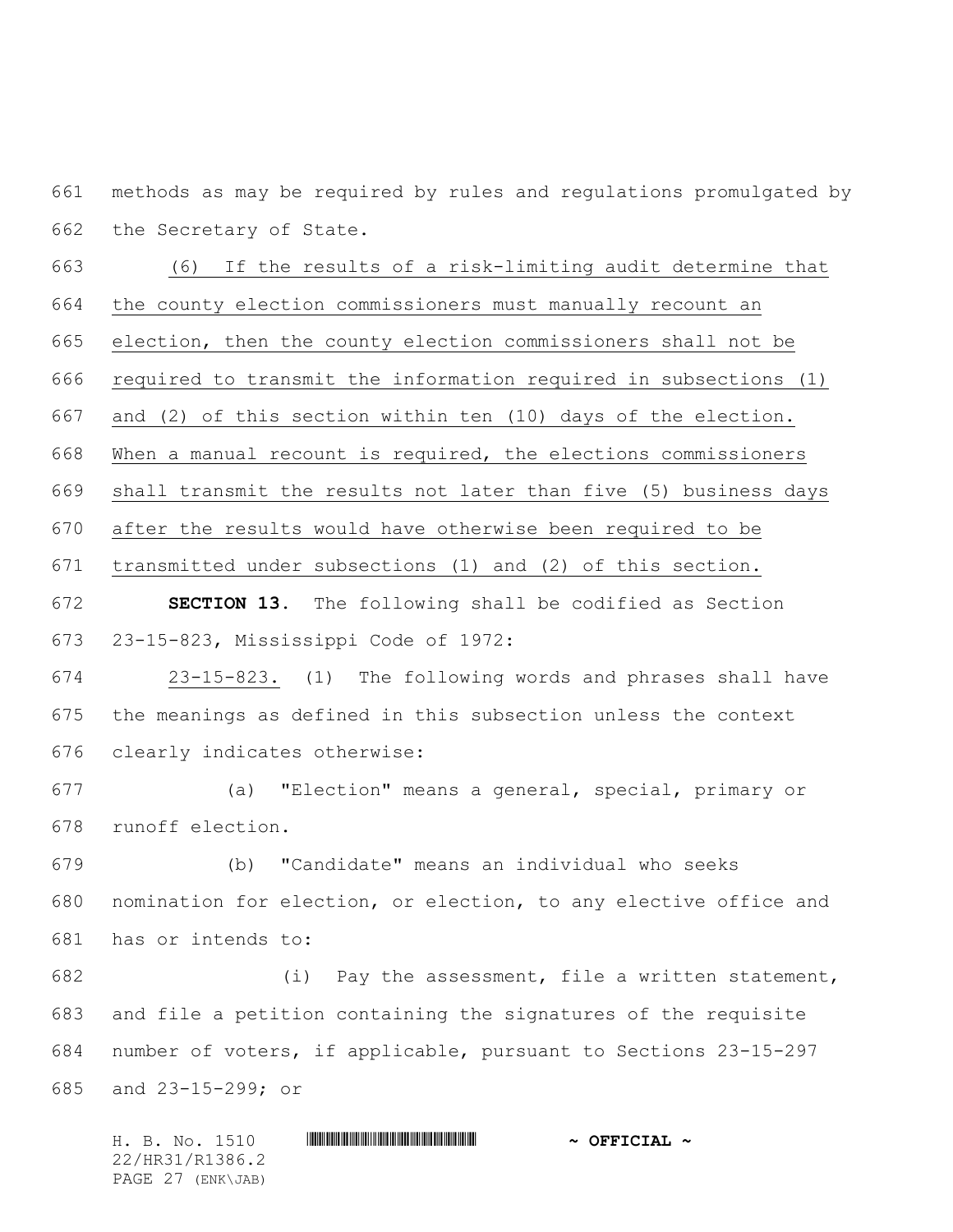(ii) Designate a principal campaign committee pursuant to 52 USCS Section 30102(e) and 11 CFR Section 101.1. (c) "Social Media Platform" means any website and/or application that has a primary purpose of communication, collaboration, social interaction and/or sharing user-generated content through personalized web profiles. This definition shall not be construed to mean electronic mail, short message service, or other similar means of communication.

 (2) (a) When a candidate and/or elected official has been restricted from a social media platform, the company which operates and/or maintains the social media platform, or its successor entities, shall file a report with the Secretary of State disclosing this action, on a form as prescribed by the Secretary, within three (3) business days of the day the restriction occurred.

 (b) The Secretary of State shall promulgate rules and regulations as necessary to effectuate the provisions of this section, including the public inspection, preservation of reports and a process by which candidates or elected officials may allege a violation of this section.

 (3) When a social media platform indicates a good faith effort has been made to submit the information required, any record or report shall be considered in compliance with this section.

H. B. No. 1510 \*HR31/R1386.2\* **~ OFFICIAL ~** 22/HR31/R1386.2 PAGE 28 (ENK\JAB)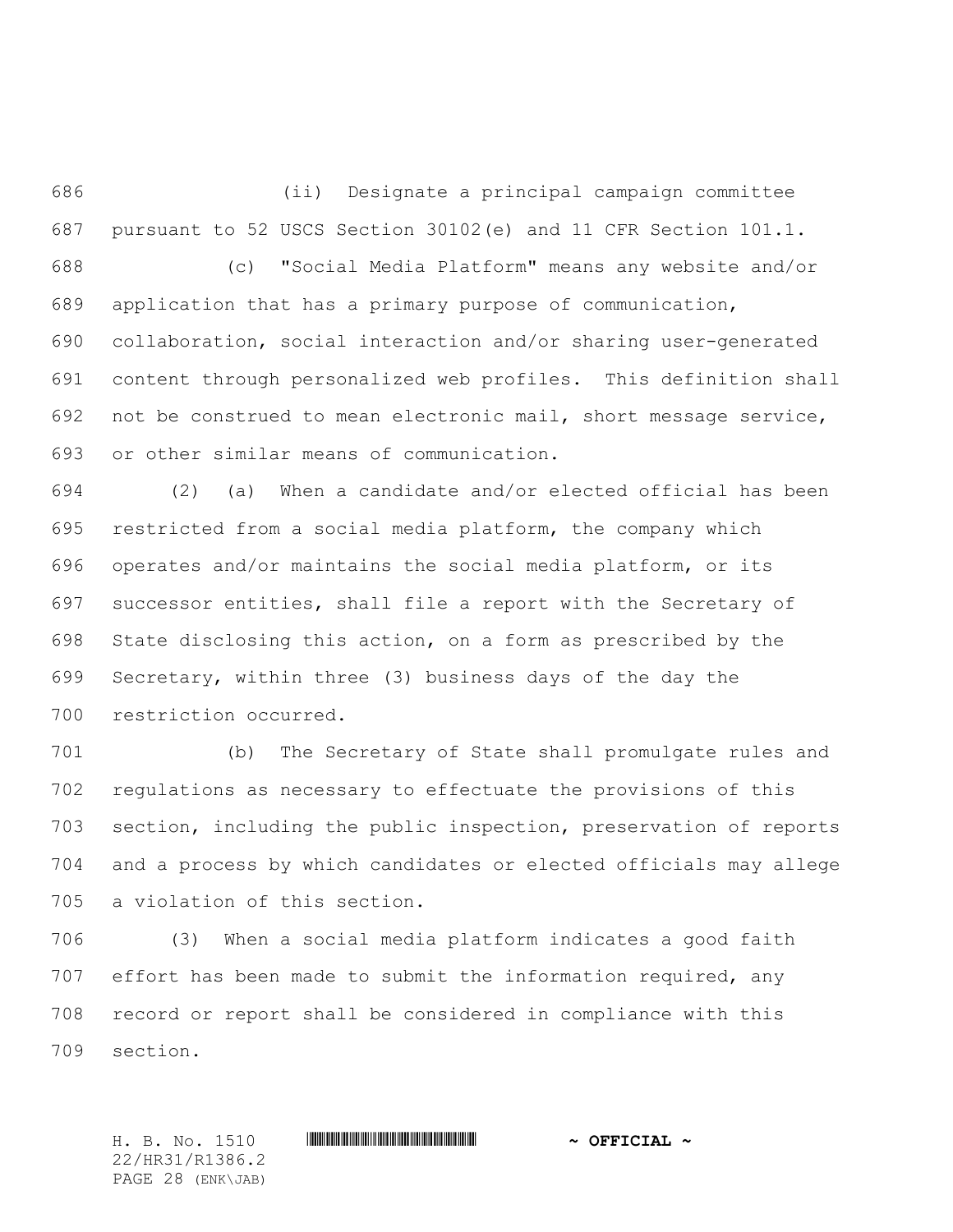**SECTION 14.** The following shall be codified as Section 23-15-395, Mississippi Code of 1972:

 23-15-395. The Secretary of State shall promulgate rules and regulations for the review, certification and decertification, and implementation of all voting systems. Before promulgating any rules or regulations, the Secretary of State shall present the proposed rules and regulations to the State Board of Election Commissioners for comment and approval. Upon approval of the rules and regulations by the State Board of Election Commissioners, the Secretary of State shall promulgate the approved rules and regulations.

 **SECTION 15.** Section 23-15-15, Mississippi Code of 1972, is amended as follows:

 23-15-15. **\* \* \*** (1) The Statewide Elections Management System shall be compared with the Department of Public Safety driver's license database to ensure non-United States citizens are not registered to vote in this state. The Statewide Elections Management System shall notify the registrar, or his or her designee, of the county in which the person attempted to register to vote that the attempted voter may not be a citizen of the United States. If a person who has submitted a voter registration is flagged in the database as a potential noncitizen, the county registrar shall enter the person's information into the United States Citizenship and Immigration Service's Systematic Alien

H. B. No. 1510 \*HR31/R1386.2\* **~ OFFICIAL ~** 22/HR31/R1386.2 PAGE 29 (ENK\JAB)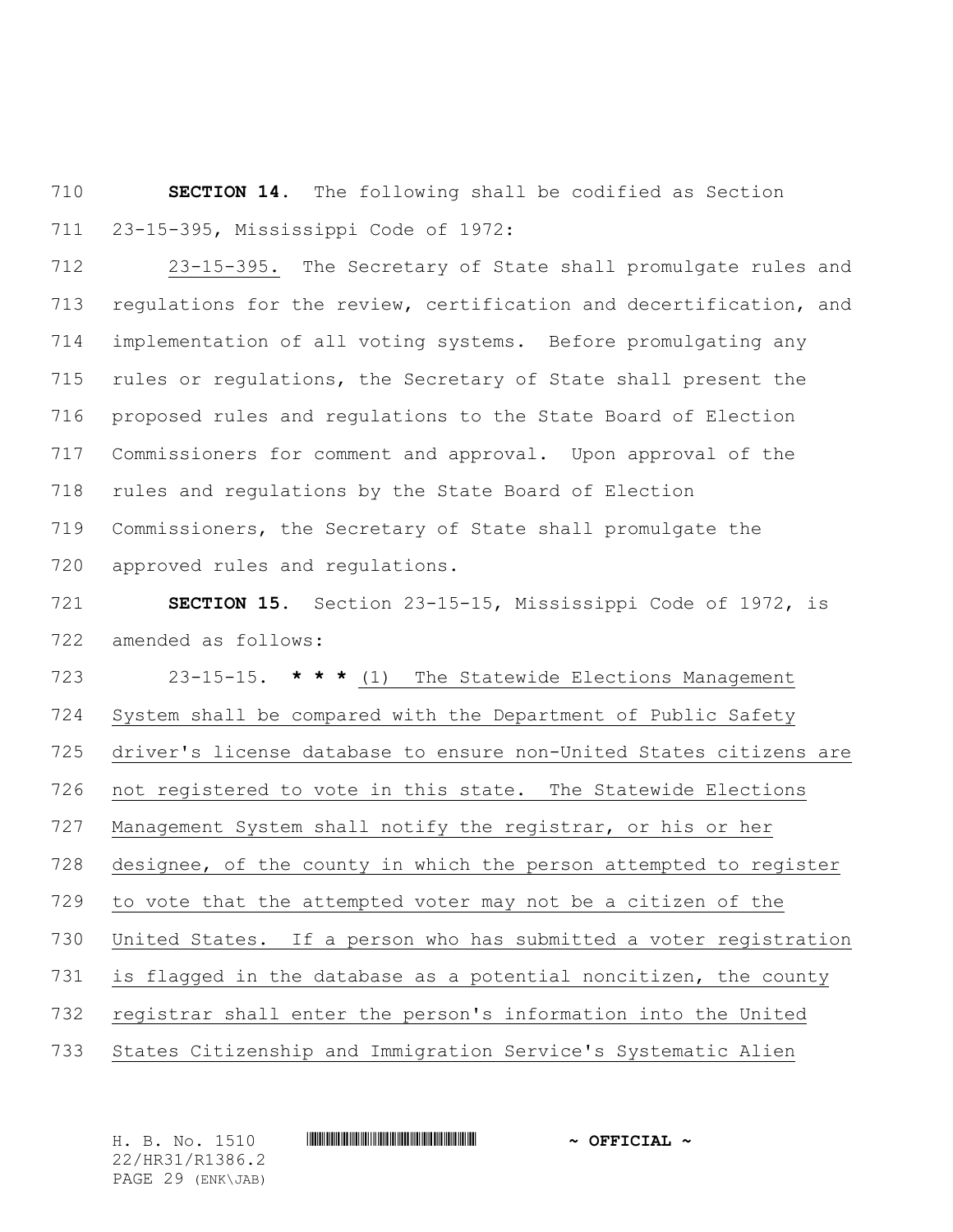Verification for Entitlements (SAVE) or its successor database for further inquiry.

- (2) If, after following the procedures provided in
- subsection (1) of this section, both the Department of Public
- Safety driver's license database and SAVE indicate that the person
- is a noncitizen, the registrar, or his or her designee, shall send
- a notice to the attempted voter that he or she has been flagged as
- a noncitizen. Any attempted voter who receives the notice shall,
- within thirty (30) days of the receipt of such notice, provide
- proof of citizenship to the registrar or his or her designee. For
- purposes of this subsection (2), proof of citizenship includes,
- but is not limited to:
- (a) The attempted voter's birth certificate or a
- legible photocopy of the birth certificate;
- (b) A United States passport, or a legible photocopy of the pertinent pages of the passport, identifying the voter and
- 750 showing the passport number;
- (c) The attempted voter's United States naturalization
- documentation, a legible photocopy of the naturalization
- documentation or the number of the voter's certificate of
- naturalization; however, the number of the certificate of
- naturalization shall not be considered proof of citizenship until
- the Secretary of State verifies the number with the United States
- Citizenship and Immigration Services in the Department of Homeland
- Security or its successor; or

| H. B. No. 1510    | $\sim$ OFFICIAL $\sim$ |
|-------------------|------------------------|
| 22/HR31/R1386.2   |                        |
| PAGE 30 (ENK\JAB) |                        |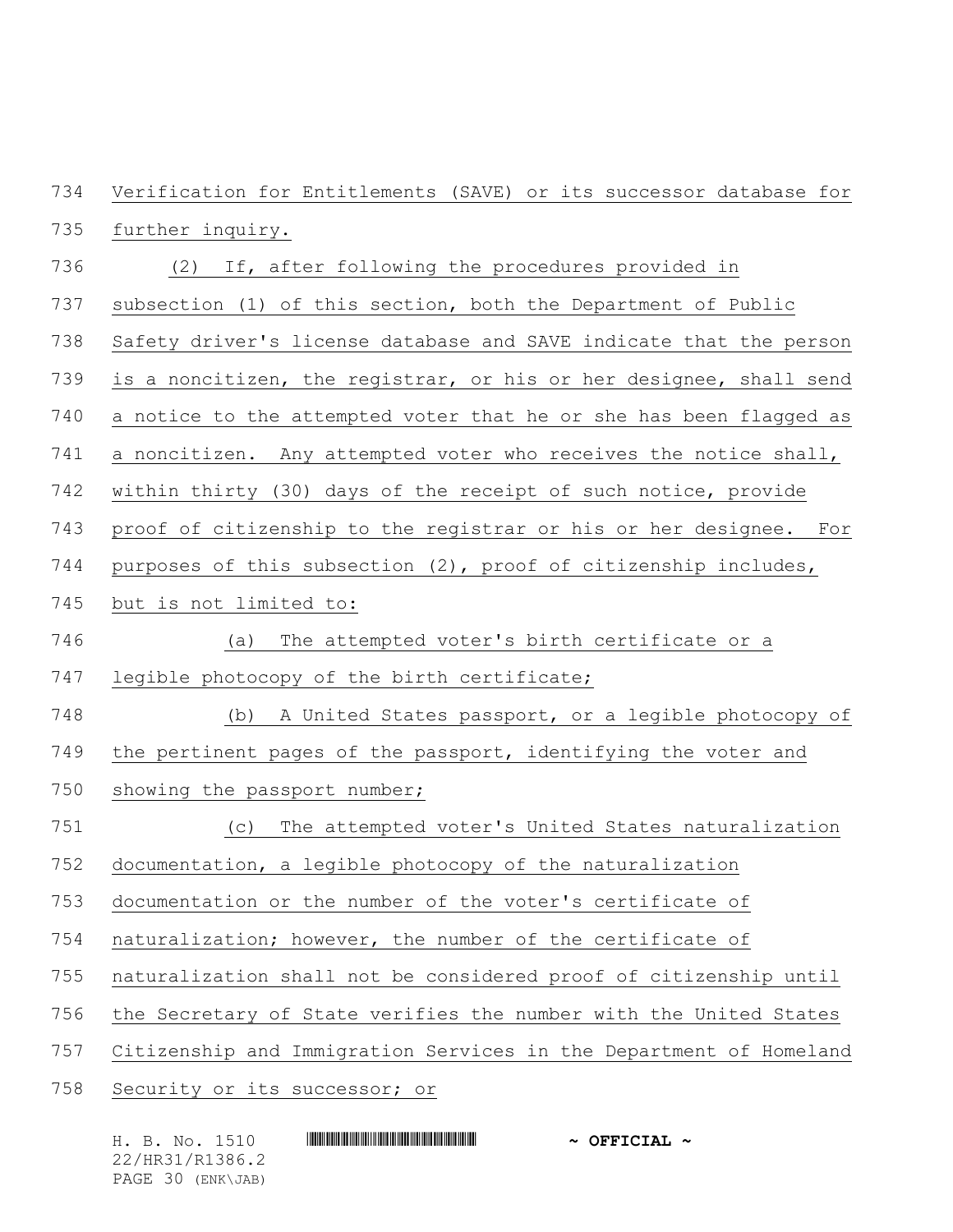| 759 | (d)<br>Any document or method of proof of citizenship              |
|-----|--------------------------------------------------------------------|
| 760 | established by the federal Immigration Reform and Control Act of   |
| 761 | 1986, Public Law No. 99-603, compiled in 8 USCS Section 1101 et    |
| 762 | seq.                                                               |
| 763 | (3) If the attempted voter does not provide proof of               |
| 764 | citizenship within thirty (30) days of the receipt of the          |
| 765 | notification, the registrar, or his or her designee, where the     |
| 766 | person registered to vote shall purge the voter from the Statewide |
| 767 | Elections Management System.                                       |
| 768 | (4)<br>In the event a person is unable to provide any of the       |
| 769 | documentation listed in subsection (2) to show proof of            |
| 770 | citizenship, the person may appeal to the election commissioners   |
| 771 | of the county in which he or she attempted to register and submit  |
| 772 | additional proof of citizenship in person or in writing.<br>The    |
| 773 | election commissioners shall conduct a hearing and make a finding  |
| 774 | concerning the individual's citizenship status and shall forward a |
| 775 | copy of their decision to the registrar, or his or her designee,   |
| 776 | of the county where the person resides as established in Section   |
| 777 | 23-15-61. The registrar, or his or her designee, shall update the  |
| 778 | Statewide Elections Management System to accurately reflect the    |
| 779 | decision of the election commissioners with respect to such voter. |
| 780 | All documentation provided to show proof of citizenship<br>(5)     |
| 781 | as well as the Department of Public Safety database or relevant    |
| 782 | federal and state agency and county records shall be confidential  |

H. B. No. 1510 **HR31086.2. And All 2010 ~ OFFICIAL ~** 22/HR31/R1386.2 PAGE 31 (ENK\JAB)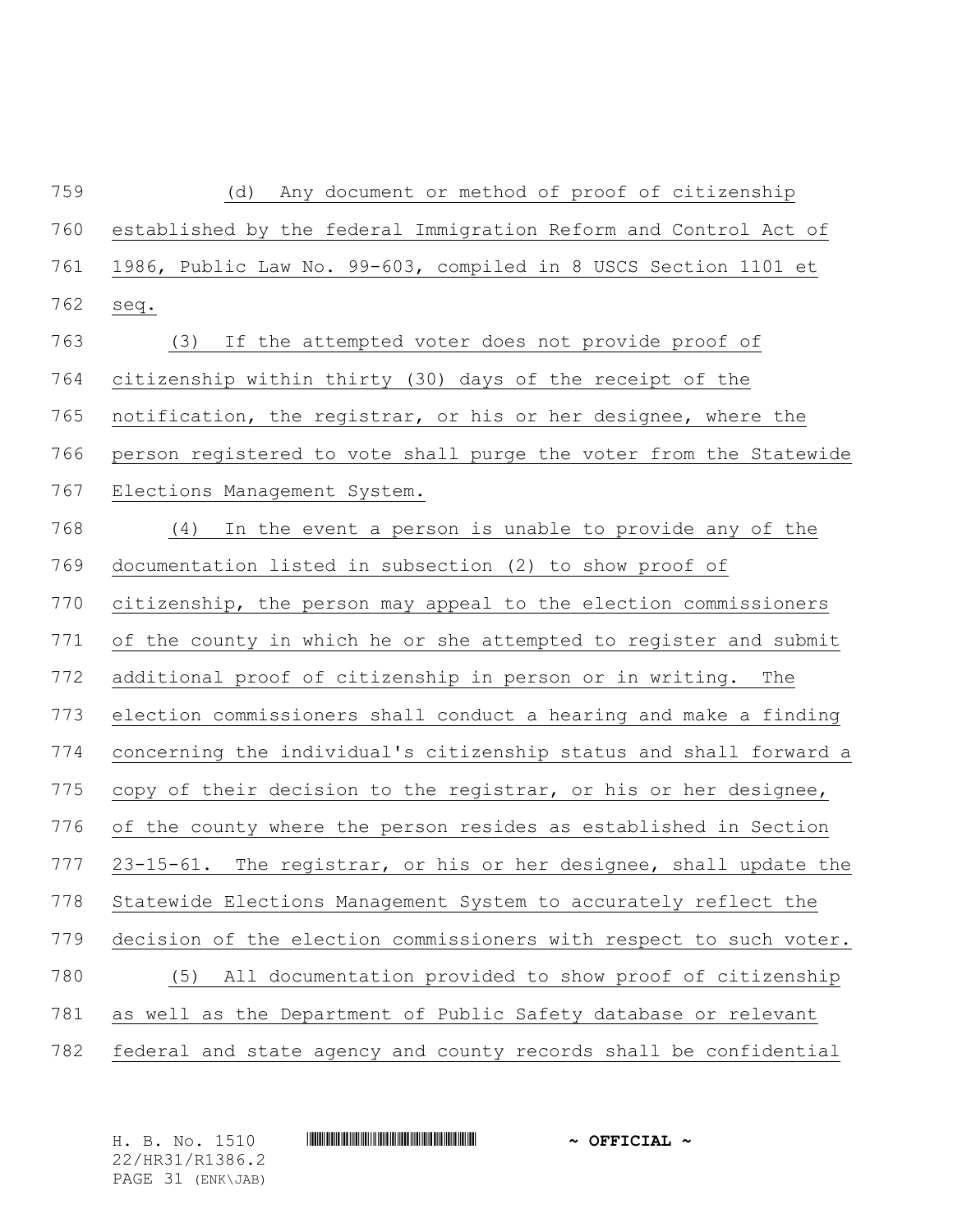and shall not be subject to inspection, examination, copying or reproduction under the Mississippi Public Records Act of 1983. (6) On or before July 1, 2023, the Secretary of State shall compare the entire Statewide Elections Management System to the Department of Public Safety driver's license database and follow the procedures set forth in subsection (1) and (2) of this section as applicable. (7) The Secretary of State shall promulgate rules and regulations as necessary to effectuate the provisions of this section. **SECTION 16.** Section 23-15-165, Mississippi Code of 1972, is amended as follows: 23-15-165. (1) The Office of the Secretary of State, in cooperation with the county registrars and election commissioners, shall procure, implement and maintain an electronic information processing system and programs capable of maintaining a centralized database of all registered voters in the state. The system shall encompass software and hardware, at both the state 801 and county level, software development training, conversion and

 support and maintenance for the system. This system shall be known as the ""Statewide Elections Management System"" and shall constitute the official record of registered voters in every county of the state.

22/HR31/R1386.2 PAGE 32 (ENK\JAB)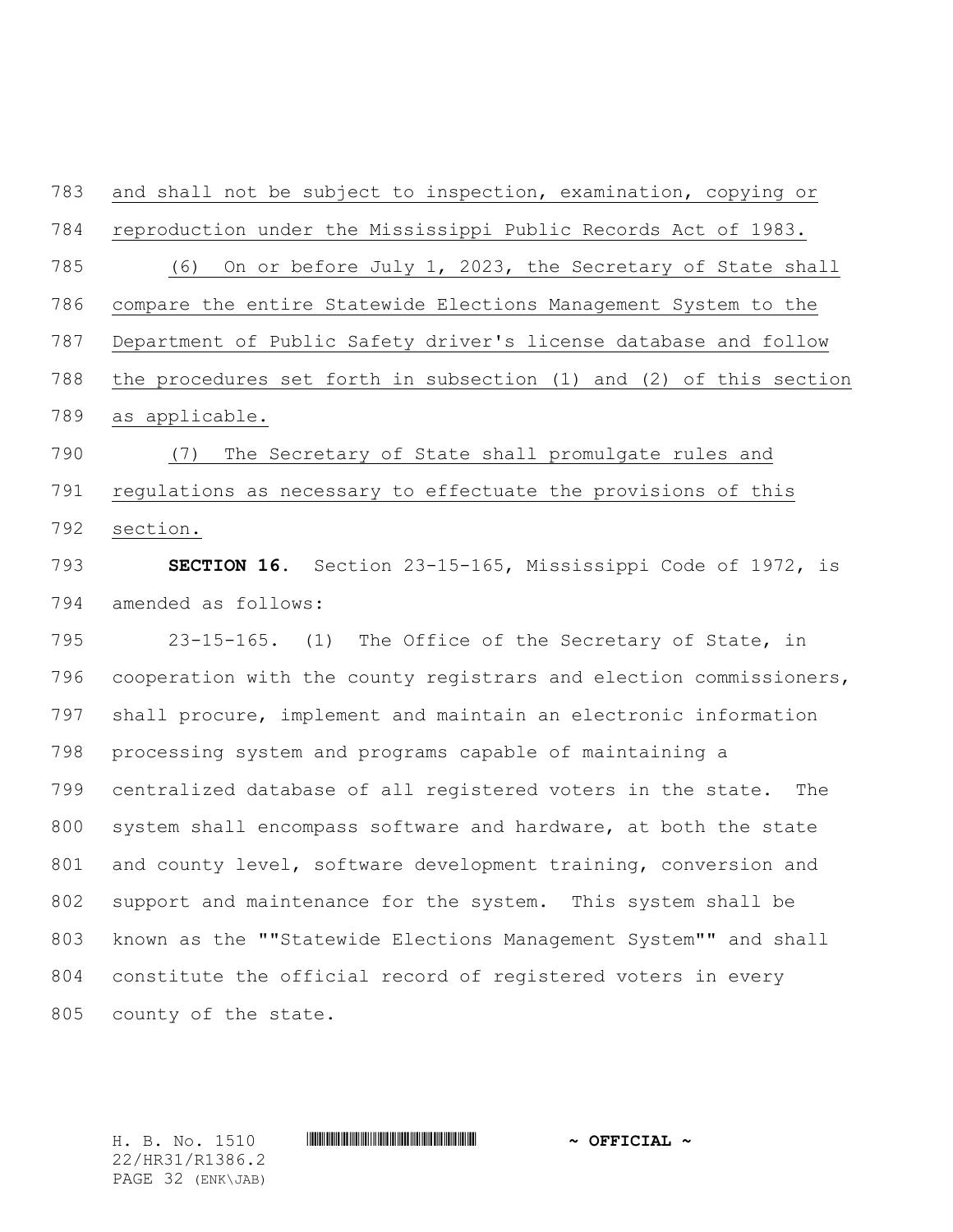(2) The Office of the Secretary of State shall develop and implement the Statewide Elections Management System so that the registrar and election commissioners of each county shall:

 (a) Verify that an applicant that is registering to 810 vote in that county is not registered to vote in another county; (b) Be notified automatically that a registered voter 812 in its county has registered to vote in another county;

 (c) Receive regular reports of death, changes of address and convictions for disenfranchising crimes that apply to voters registered in the county; **\* \* \***

 (d) Retain all present functionality related to, but not limited to, the use of voter roll data and to implement such other functionality as the law requires to enhance the maintenance of accurate county voter records and related jury selection and redistricting programs **\* \* \***; and

 (e) When evidence exists that a particular registered voter may not be a citizen of the United States as provided in Section 23-15-15, send notification to the registrar of the 824 location where the person is registered to vote.

 (3) As a part of the procurement and implementation of the system, the Office of the Secretary of State shall, with the assistance of the advisory committee, procure services necessary to convert current voter registration records in the counties into a standard, industry accepted file format that can be used on the Statewide Elections Management System. Thereafter, all official

H. B. No. 1510 **. WALLET AND A SEPT ALL AND A SEPT CIAL ~** 22/HR31/R1386.2 PAGE 33 (ENK\JAB)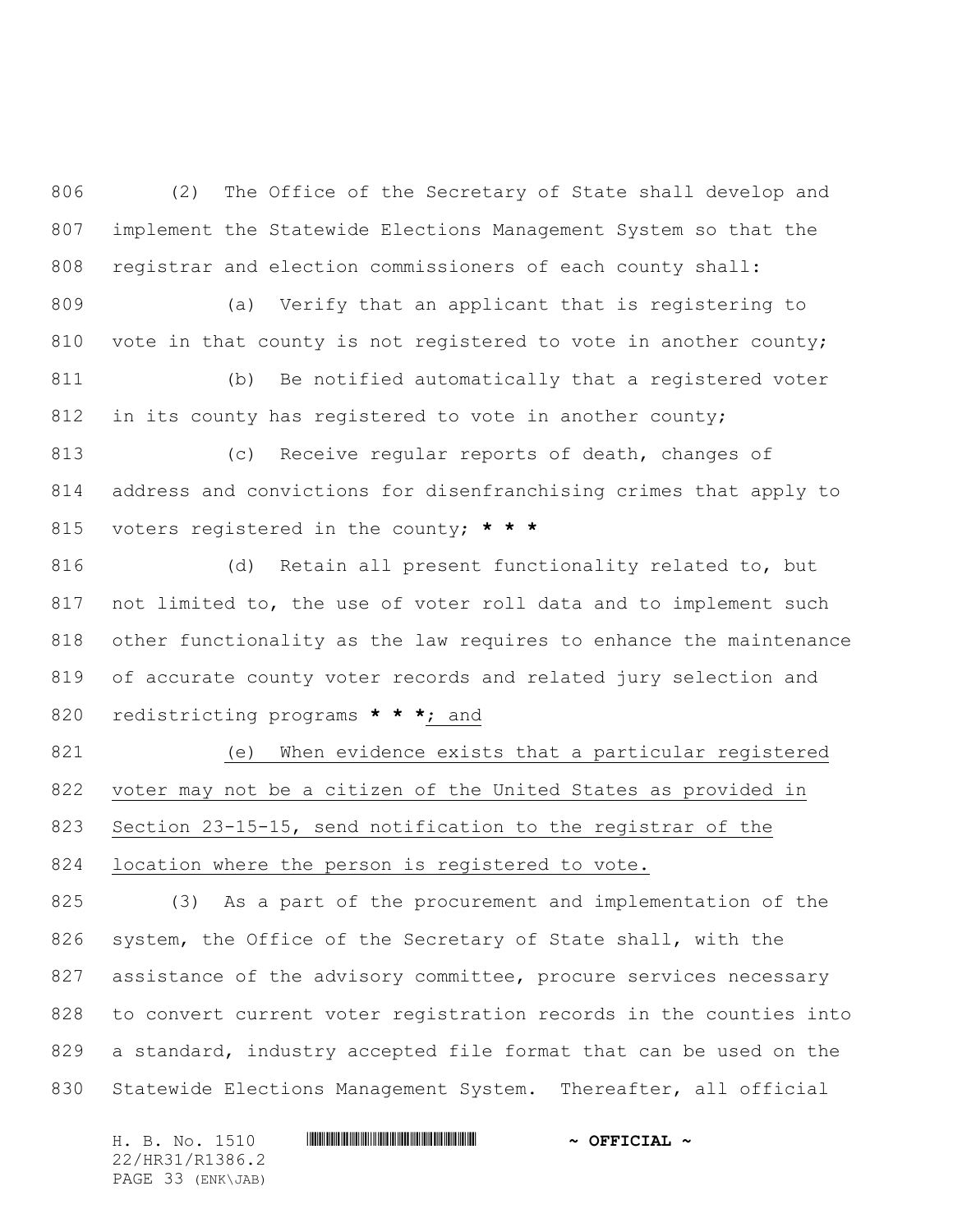voter information shall be maintained on the Statewide Elections Management System. The standard industry accepted format of data was reviewed and approved by a majority of the advisory committee created in subsection (5) of this section after consultation with the Circuit Clerks Association and the format may not be changed without consulting the Circuit Clerks Association.

 (4) The Secretary of State may, with the assistance of the advisory committee, adopt rules and regulations necessary to administer the Statewide Elections Management System. The rules and regulations shall at least:

 (a) Provide for the establishment and maintenance of a centralized database for all voter registration information in the state;

 (b) Provide procedures for integrating data into the centralized database;

846 (c) Provide security to ensure that only the registrar, 847 or his or her designee or other appropriate official, as the law may require, can add information to, delete information from and 849 modify information in the system;

 (d) Provide the registrar or his or her designee or other appropriate official, as the law may require, access to the system at all times, including the ability to download copies of the industry standard file, for all purposes related to their official duties, including, but not limited to, exclusive access for the purpose of printing all local pollbooks;

H. B. No. 1510 **. WALLET AND A SEPT ALL AND A SEPT CIAL ~** 22/HR31/R1386.2 PAGE 34 (ENK\JAB)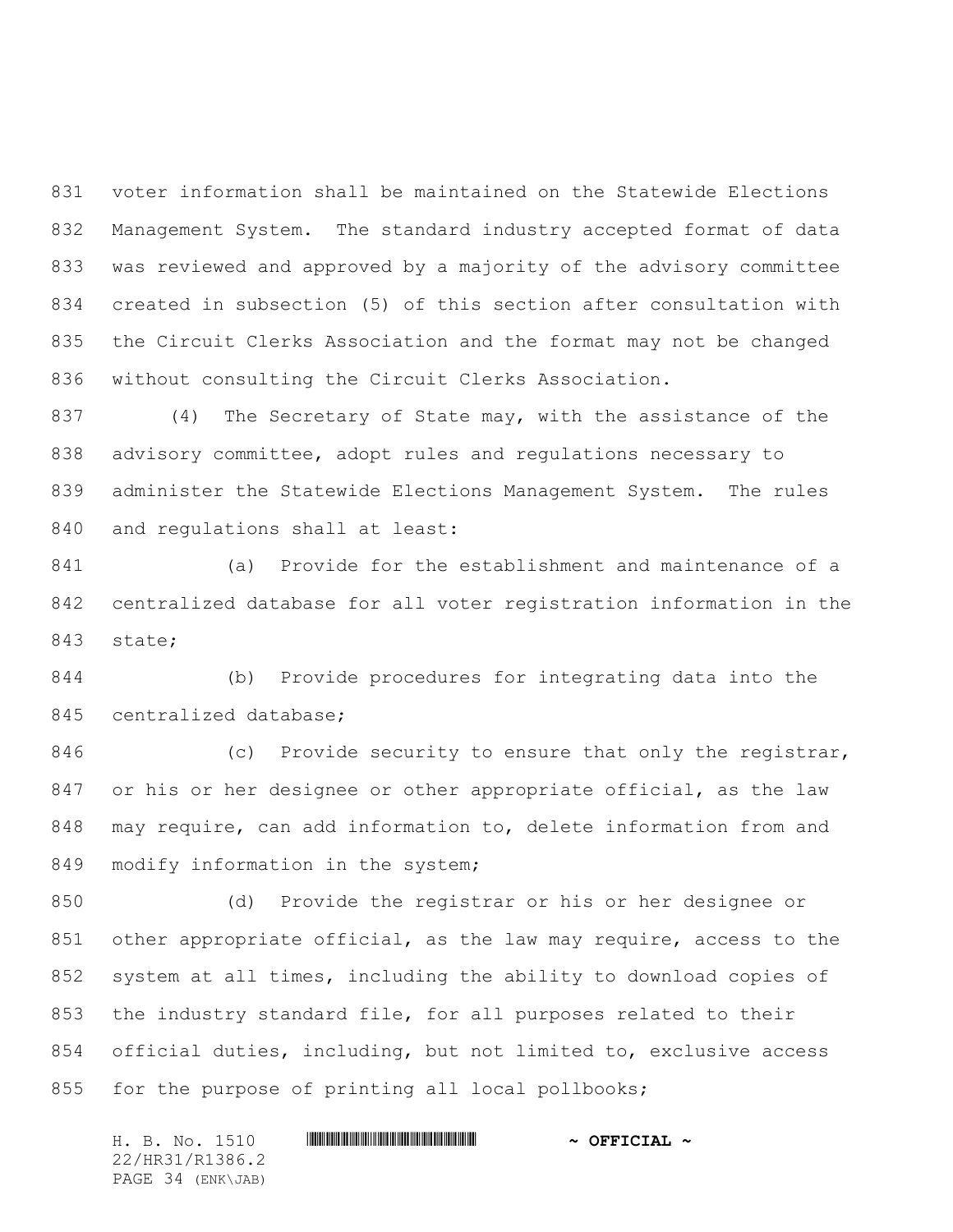(e) Provide security and protection of all information in the system and monitor the system to ensure that unauthorized access is not allowed;

859 (f) Provide a procedure that will allow the registrar, or his or her designee or other appropriate official, as the law may require, to identify the precinct to which a voter should be assigned; and

 (g) Provide a procedure for phasing in or converting existing manual and computerized voter registration systems in counties to the Statewide Elections Management System.

 (5) The Secretary of State established an advisory committee to assist in developing system specifications, procurement, implementation and maintenance of the Statewide Elections Management System. The committee included two (2) representatives from the Circuit Clerks Association, appointed by the association; two (2) representatives from the Election Commissioners Association of Mississippi, appointed by the association; one (1) member of the Mississippi Association of Supervisors, or its 874 staff, appointed by the association; the Director of the Stennis Institute of Government at Mississippi State University, or his or her designee; the Executive Director of the Department of Information Technology Services, or his or her designee; two (2) persons knowledgeable about elections and information technology 879 appointed by the Secretary of State; and the Secretary of State, who shall serve as the chair of the advisory committee.

22/HR31/R1386.2 PAGE 35 (ENK\JAB)

## H. B. No. 1510 **. WALLET AND A SEPT ALL AND A SEPT CIAL ~**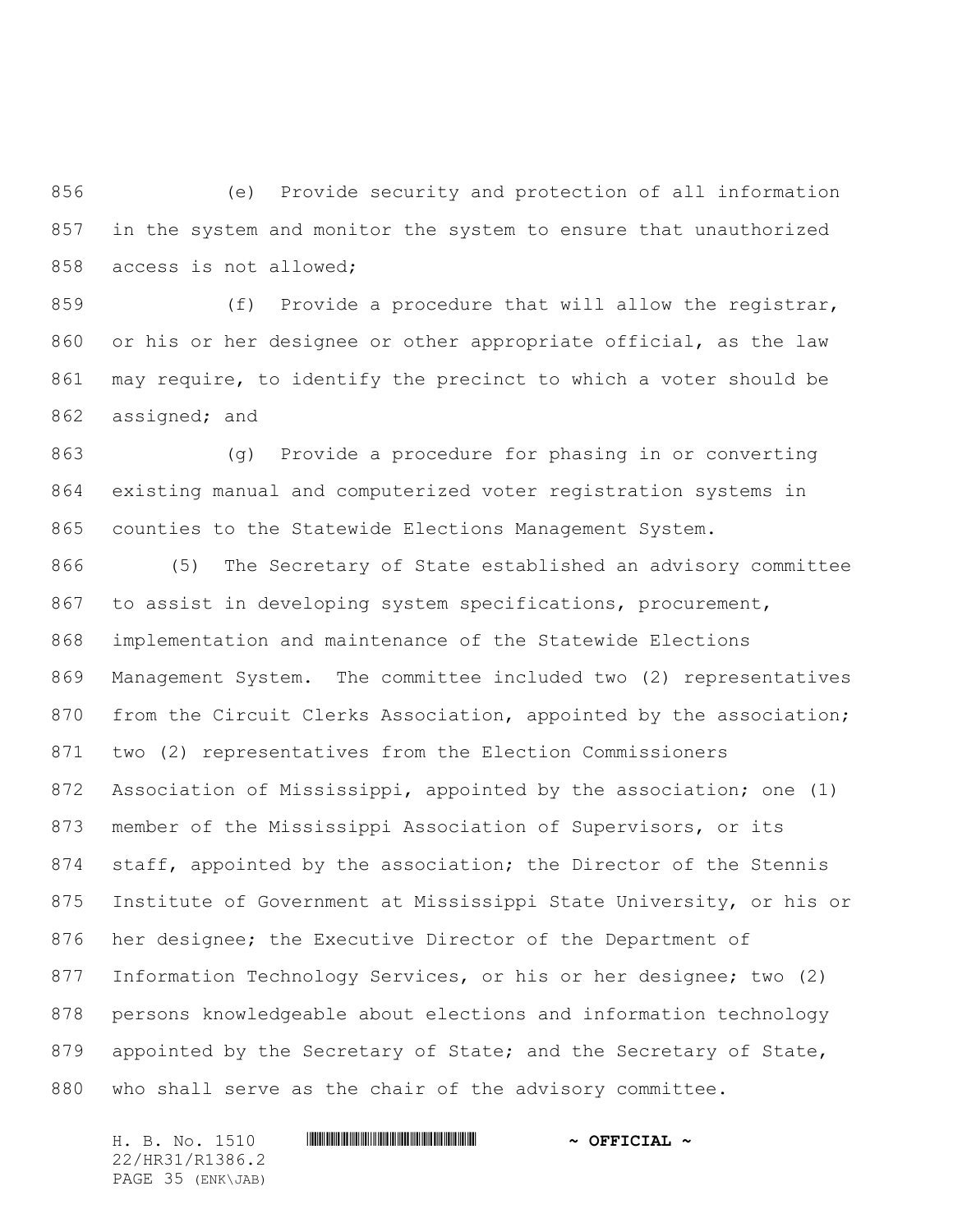(6) (a) Social security numbers, telephone numbers and date of birth and age information in statewide, district, county and municipal voter registration files shall be exempt from and shall not be subject to inspection, examination, copying or reproduction under the Mississippi Public Records Act of 1983.

 (b) Copies of statewide, district, county or municipal voter registration files, excluding social security numbers, telephone numbers and date of birth and age information, shall be provided to any person **\* \* \***.

 **SECTION 17.** The following shall be codified as Section 23-15-152, Mississippi Code of 1972:

 23-15-152. (1) For the purposes of this section, "confirmation notice" means a notice sent by the election commissioners, by forwardable mail, with return postage prepaid, on a form prescribed by the Secretary of State, to a registered voter to confirm the registered voter's current address. The notice shall comply with all applicable requirements of the National Voter Registration Act of 1993.

 (2) The election commissioners shall send a confirmation notice to the following:

 (a) A registered voter if it appears from the United States Postal Service change-of-address information that the registered voter has moved to a different residence;

 (b) A registered voter if a county election commissioner or county registrar has received notice from another

H. B. No. 1510 **. WALLET AND A SEPT ALL AND A SEPT CIAL ~** 22/HR31/R1386.2 PAGE 36 (ENK\JAB)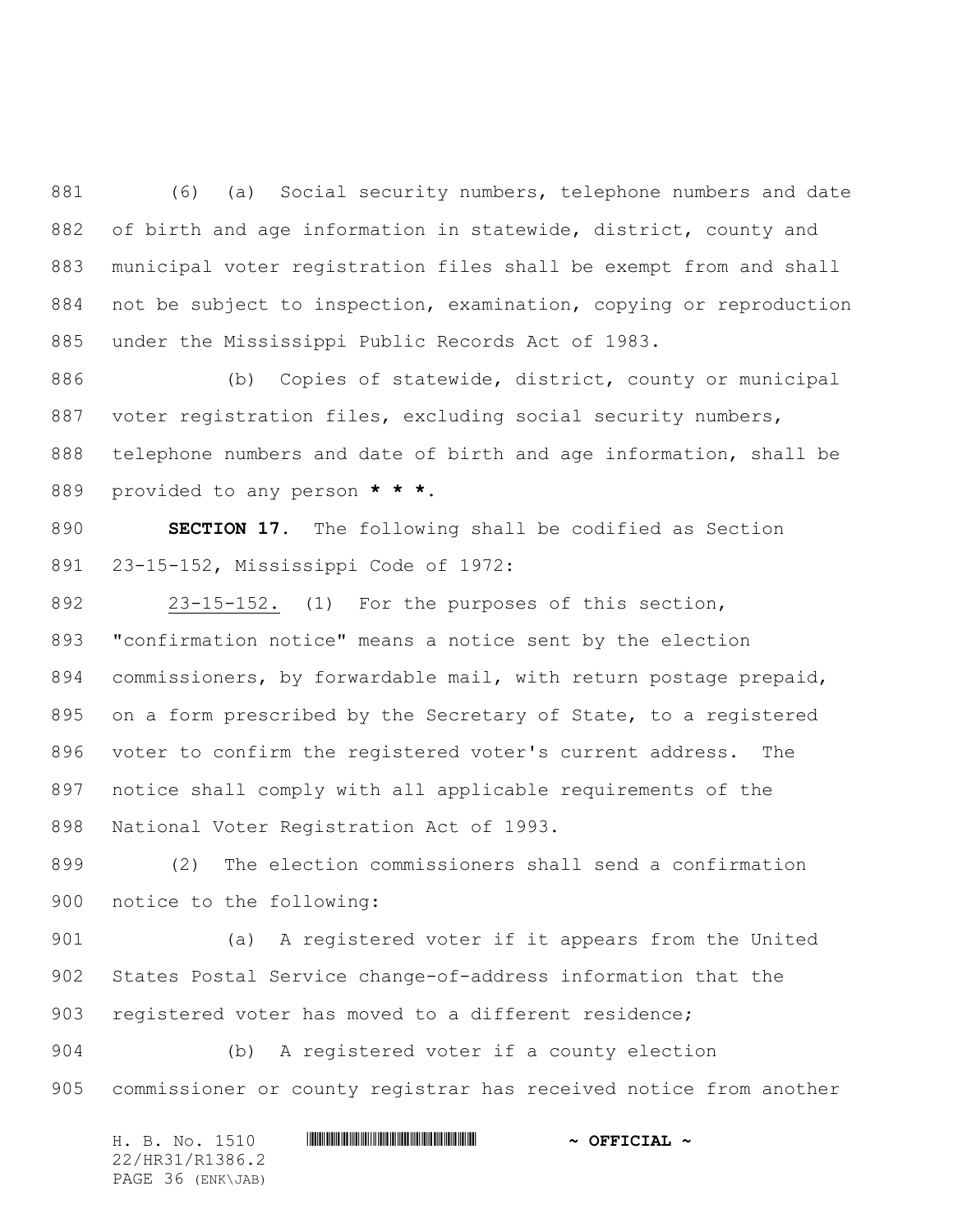state, or political subdivision of another state, that the 907 registered voter has registered to vote in another state;

 (c) A registered voter who has failed to vote at least once in one (1) of the following periods:

 (i) A period of three (3) years, which shall include two (2) federal general elections; or

 (ii) A period of two (2) years, which shall 913 include an election for Governor and a federal general election; and

 (d) A registered voter if the registrar or election commissioners have received reliable information that he or she has moved within or outside of the state.

 No registered voter shall be sent a confirmation notice under paragraph (c) of this subsection if he or she has been sent a confirmation notice for those same reasons within the last six (6) years.

 (3) The county election commissioners shall place any registered voter who has been sent a confirmation notice on inactive status in the Statewide Elections Management System. Any registered voter who is placed on inactive status shall be unable to cast a regular ballot on election day but shall be able to cast an affidavit ballot as provided in Section 23-15-573.

 (4) A registered voter "fails to respond to the confirmation notice" if the voter, during a period of four (4) consecutive

H. B. No. 1510 \*HR31/R1386.2\* **~ OFFICIAL ~** 22/HR31/R1386.2 PAGE 37 (ENK\JAB)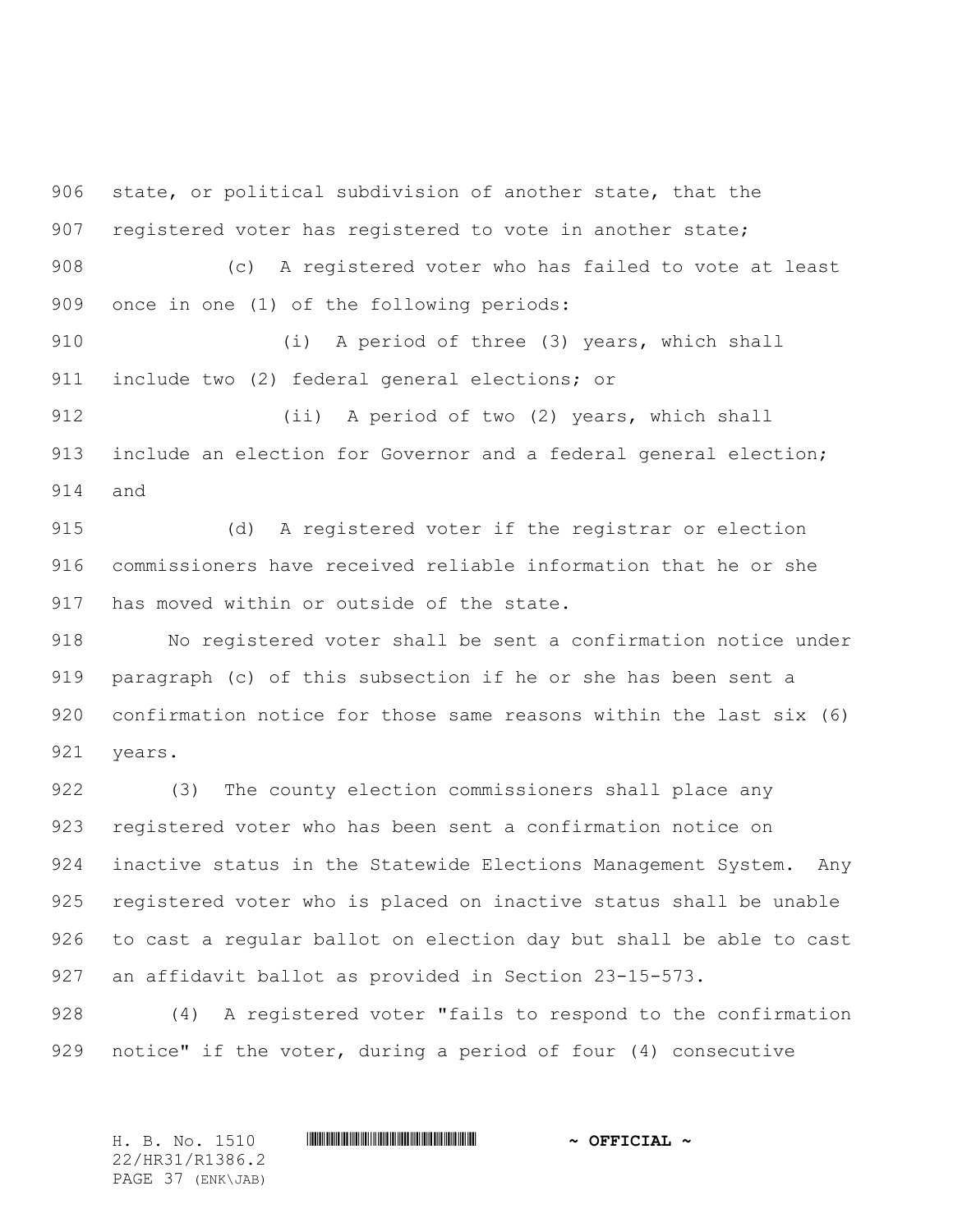years beginning from the date of the delivery of the confirmation notice, fails to:

(a) Respond to the confirmation notice; or

 (b) Update the elector's registration information. The period of four (4) consecutive years beginning from the date of the delivery of the confirmation notice required in subsection (4) of this section shall include two (2) general federal elections. A registered voter who votes at least once in any election in the registered voter's county of registration during the period of four (4) consecutive years beginning from the date of the delivery of the confirmation notice shall not be purged from the Statewide Elections Management System.

 (5) The county registrar or county election commission shall move those registered voters who fail to respond to the confirmation notice as provided in subsection (4) and who fail to vote as provided in subsection (4) of this section to purged status in the Statewide Elections Management System.

947 (6) No systematic list maintenance shall occur during the ninety (90) days immediately preceding a federal primary or general election.

950 (7) The county registrar shall retain removed voter registration records after they are removed for a period that includes at least two (2) federal general elections and shall 953 record the reason for the removal.

H. B. No. 1510 \*HR31/R1386.2\* **~ OFFICIAL ~** 22/HR31/R1386.2 PAGE 38 (ENK\JAB)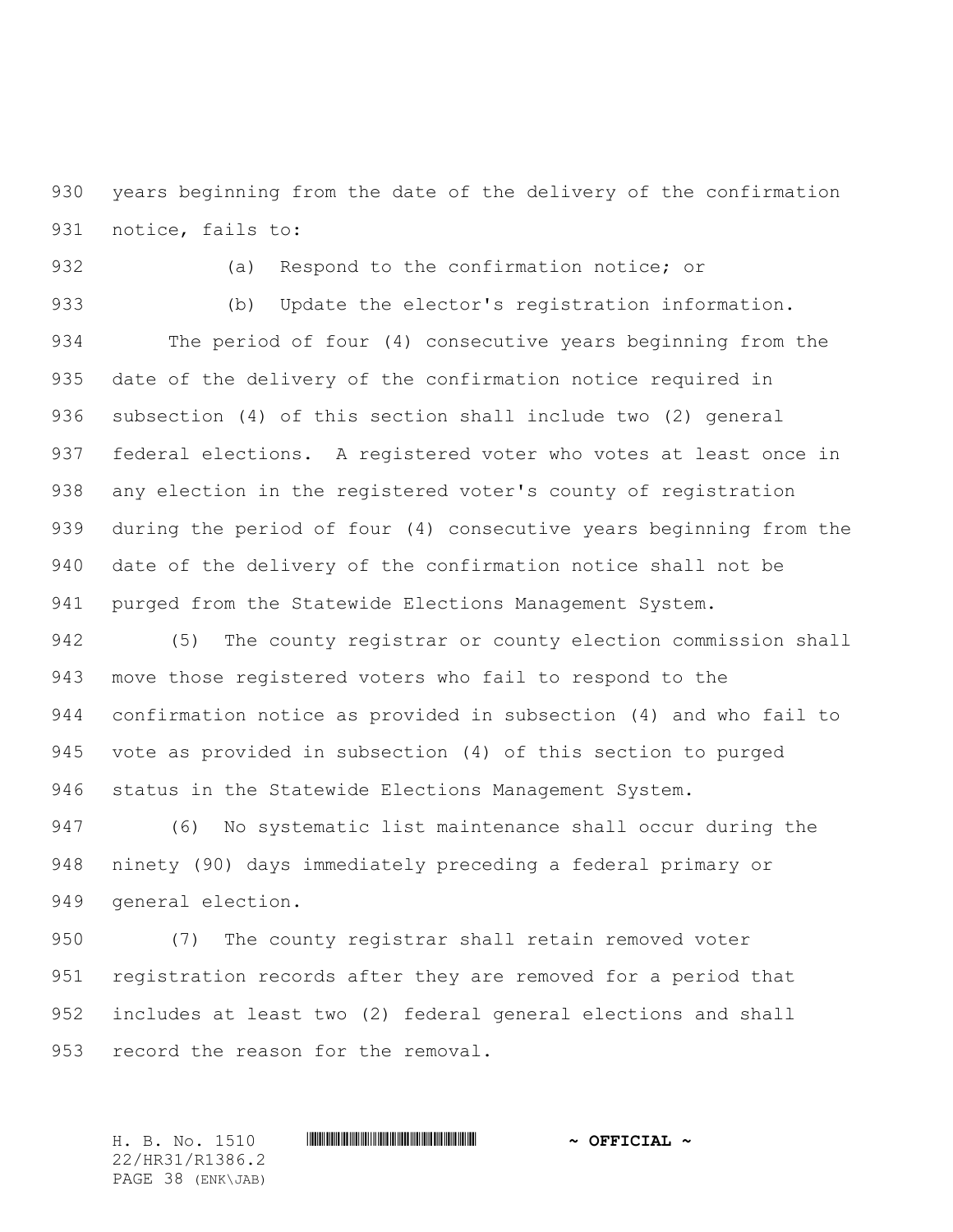**SECTION 18.** Section 23-15-125, Mississippi Code of 1972, is amended as follows:

 23-15-125. The pollbook of each voting precinct shall designate the voting precinct for which it is to be used, and shall be ruled in appropriate columns, with printed or written headings, as follows: date of registration; voter registration number; name of electors; date of birth; and a number of blank columns for the dates of elections. All qualified applicants who register with the registrar shall be entered in the Statewide Elections Management System. Only the names of those qualified applicants who register within thirty (30) days before an election shall appear on the pollbooks of the election; however, if the thirtieth day to register before an election falls on a Sunday or legal holiday, the registration applications submitted on the business day immediately following the legal holiday shall be accepted and entered in the Statewide Elections Management System 970 for the purpose of enabling voters to vote in the next election. When county election commissioners determine that any elector is disqualified from voting, by reason of death, conviction of a disenfranchising crime, removal from the jurisdiction, failure to comply with the provisions of Section 23-15-152, or other legal cause, that fact shall be noted in the Statewide Elections Management System and the voter's name shall be removed from the 977 Statewide Elections Management System, the state's voter roll and

22/HR31/R1386.2 PAGE 39 (ENK\JAB)

H. B. No. 1510 \*HR31/R1386.2\* **~ OFFICIAL ~**